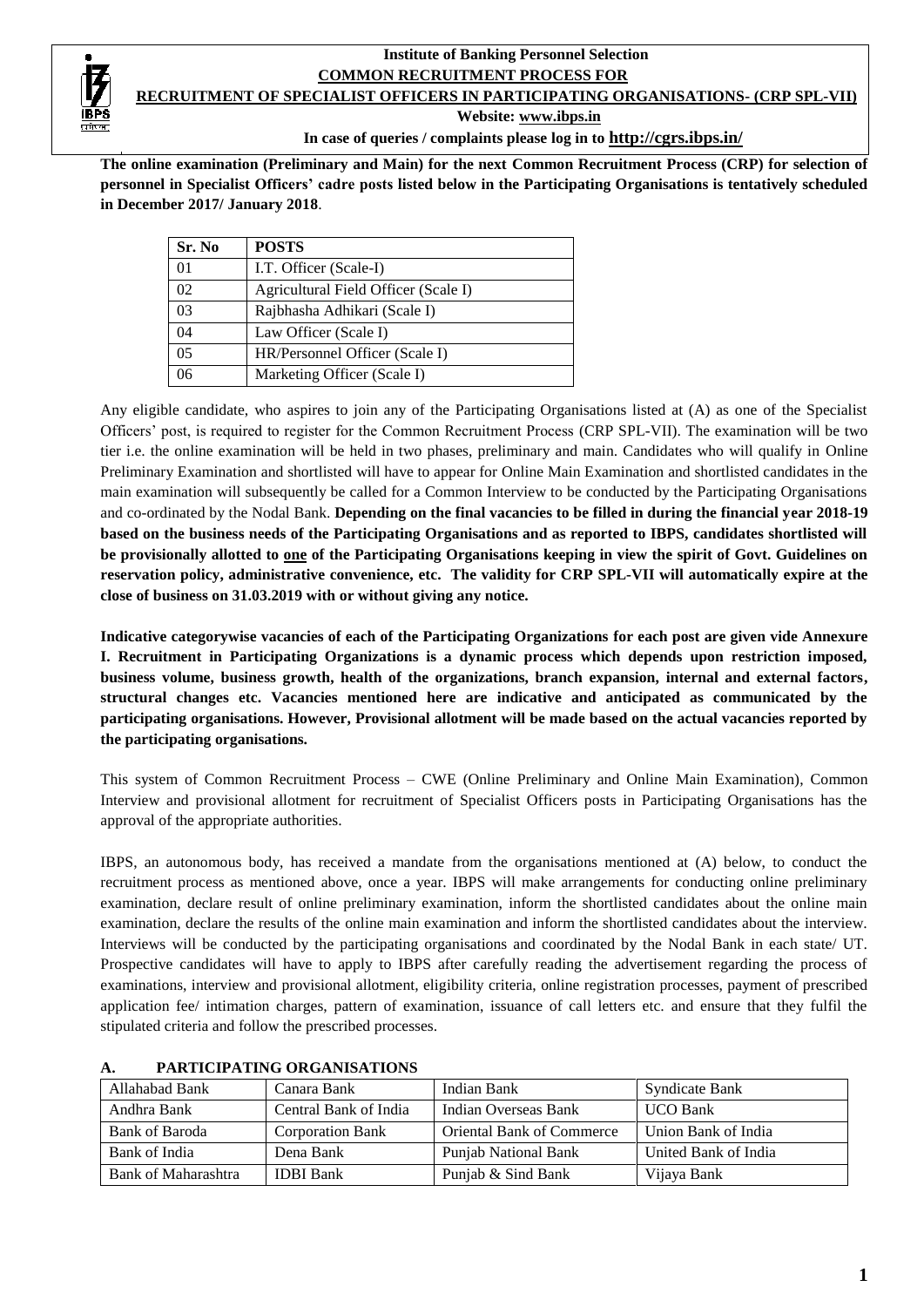**The tentative schedule of events is as follows:**

| <b>Events</b>                                                      | <b>Tentative Dates</b>    |
|--------------------------------------------------------------------|---------------------------|
| On-line registration including Edit/Modification of Application by | 07.11.2017 - 27.11.2017   |
| candidates                                                         |                           |
| Payment of Application Fees/Intimation Charges (Online)            | 07.11.2017-27.11.2017     |
| Download of call letters for Online examination - Preliminary      | December 2017             |
| <b>Online Examination – Preliminary</b>                            | 30.12.2017 and 31.12.2017 |
| Result of Online exam – Preliminary                                | January 2018              |
| Download of Call letter for Online exam - Main                     | January 2018              |
| <b>Online Examination – Main</b>                                   | 28.01.2018                |
| Declaration of Result of Online Main Examination                   | February 2018             |
| Download of call letters for interview                             | February 2018             |
| Conduct of interview                                               | February 2018             |
| Provisional Allotment                                              | April 2018                |

**Candidates are advised to regularly keep in touch with the authorised IBPS website [www.ibps.in](http://www.ibps.in/) for details and updates.** 

## **B. ELIGIBILITY CRITERIA**

Candidates, intending to apply for CRP SPL-VII should ensure that they fulfil the minimum eligibility criteria specified by IBPS in this advertisement:

**Please note that the eligibility criteria specified herein are the basic criteria for applying for the post. Candidates must necessarily produce the relevant documents in original and a photocopy in support of their identity and eligibility -pertaining to category, nationality, age, educational qualifications etc. as indicated in the online application form at the time of interview and any subsequent stage of the recruitment process as required by IBPS/ Participating Organisations. Please note that no change of category will be permitted at any stage after registration of the online application and the result will be processed considering the category which has been indicated in the online application, subject to guidelines of the Government of India in this regard. Merely applying for CRP/ appearing for and being shortlisted in the online examination (Preliminary and Main) and/or in the subsequent interview and/ subsequent processes does not imply that a candidate will necessarily be offered employment in any of the Participating Organisations. No request for considering the candidature under any category other than the one in which one has applied will be entertained.**

## **I. Nationality / Citizenship:**

A candidate must be either -

- (i) a Citizen of India or
- (ii) a subject of Nepal or
- (iii) a subject of Bhutan or
- (iv) a Tibetan Refugee who came over to India before 1st January 1962 with the intention of permanently settling in India or
- (v) a person of Indian origin who has migrated from Pakistan, Burma, Sri Lanka, East African countries of Kenya, Uganda, the United Republic of Tanzania (formerly Tanganyika and Zanzibar), Zambia, Malawi, Zaire, Ethiopia and Vietnam with the intention of permanently settling in India, provided that a candidate belonging to categories (ii), (iii), (iv)  $\&$  (v) above shall be a person in whose favour a certificate of eligibility has been issued by the Government of India.
- **II.** Age (As on 01.11.2017): Minimum: 20 years Maximum: 30 years i.e. A candidate must have been born not earlier than 02.11.1987 and not later than 01.11.1997 (both dates inclusive)

| Post | Name of the  | Age          | <b>Educational Qualifications</b> **                                            |  |  |  |  |  |
|------|--------------|--------------|---------------------------------------------------------------------------------|--|--|--|--|--|
| Code | Post         |              | (from a University/ Institution/ Board recognised by Govt. Of India/            |  |  |  |  |  |
|      |              |              | approved by Govt. Regulatory Bodies)                                            |  |  |  |  |  |
| 01   | I.T. Officer | Min-20 Years | a) 4 year Engineering/ Technology Degree in Computer Science/ Computer          |  |  |  |  |  |
|      | $(Scale-I)$  | Max-30 Years | Information<br>Technology/<br>Applications/<br>Electronics/<br>Electronics<br>& |  |  |  |  |  |

## **III. Educational Qualifications (As on 27.11.2017):**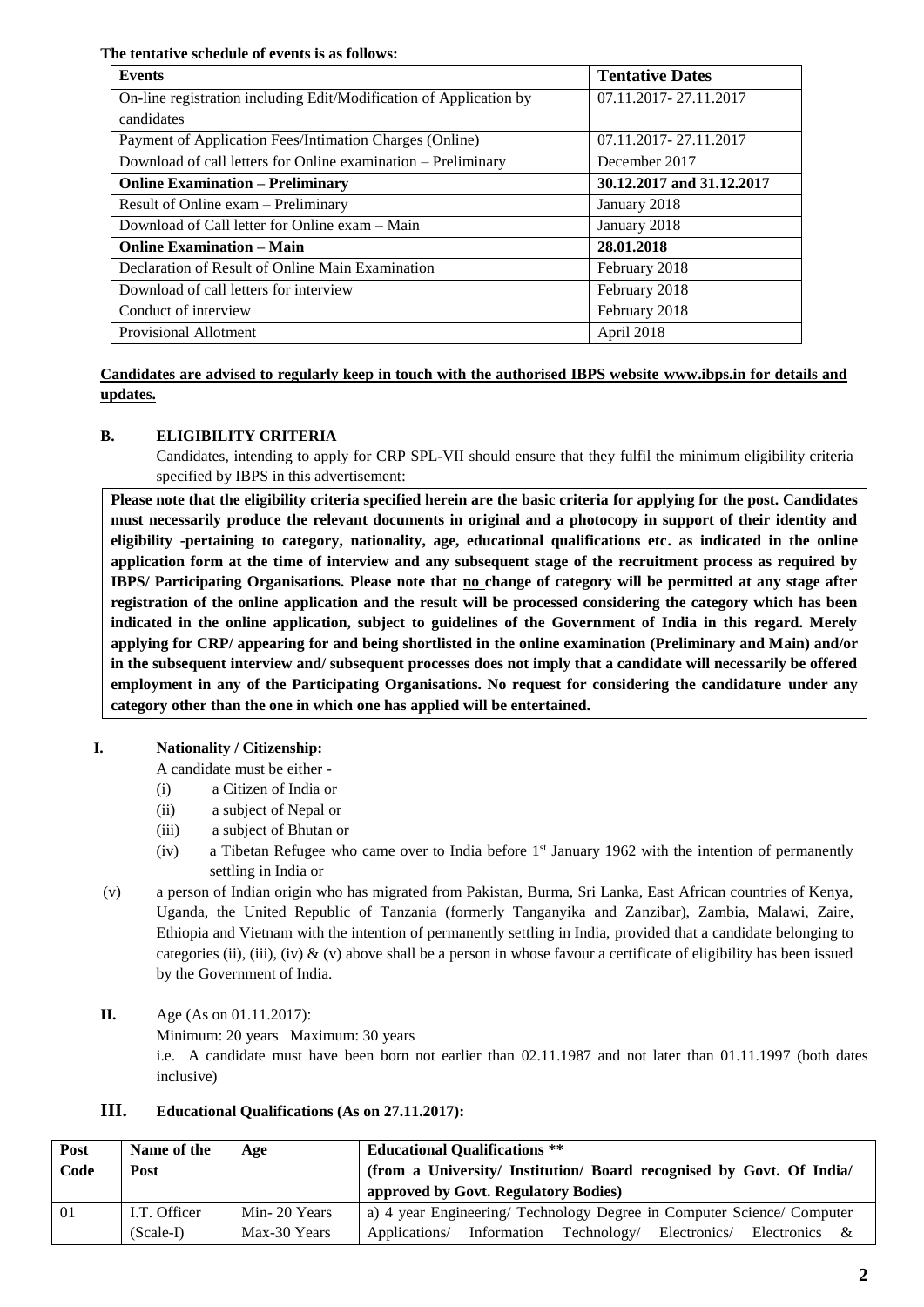|    |               |              | Telecommunications/ Electronics &<br>Communication/ Electronics &          |  |  |  |  |  |  |  |
|----|---------------|--------------|----------------------------------------------------------------------------|--|--|--|--|--|--|--|
|    |               |              | Instrumentation                                                            |  |  |  |  |  |  |  |
|    |               |              | <b>OR</b>                                                                  |  |  |  |  |  |  |  |
|    |               |              | b) Post Graduate Degree in Electronics/ Electronics & Tele Communication/  |  |  |  |  |  |  |  |
|    |               |              | Electronics & Communication/ Electronics & Instrumentation/ Computer       |  |  |  |  |  |  |  |
|    |               |              | Science/ Information Technology/ Computer Applications                     |  |  |  |  |  |  |  |
|    |               |              | OR.                                                                        |  |  |  |  |  |  |  |
|    |               |              | Graduate having passed DOEACC 'B' level                                    |  |  |  |  |  |  |  |
| 02 | Agricultural  | Min-20 Years | 4 year Degree (graduation) in Agriculture/ Horticulture/Animal Husbandry/  |  |  |  |  |  |  |  |
|    | Field Officer | Max-30 Years | Veterinary Science/ Dairy Science/ Fishery Science/ Pisciculture/ Agri.    |  |  |  |  |  |  |  |
|    | (Scale I)     |              | Marketing & Cooperation/ Co-operation & Banking/ Agro-Forestry/Forestry/   |  |  |  |  |  |  |  |
|    |               |              | Agricultural Biotechnology/Food Science/Agriculture Business Management/   |  |  |  |  |  |  |  |
|    |               |              | Food Technology/ Dairy Technology/ Agricultural Engineering                |  |  |  |  |  |  |  |
| 03 | Rajbhasha     | Min-20 Years | Post Graduate Degree in Hindi with English as a subject at the degree      |  |  |  |  |  |  |  |
|    | Adhikari      | Max-30 Years | (graduation) level                                                         |  |  |  |  |  |  |  |
|    | (Scale I)     |              | OR.                                                                        |  |  |  |  |  |  |  |
|    |               |              | Post graduate degree in Sanskrit with English and Hindi as subjects at the |  |  |  |  |  |  |  |
|    |               |              | degree (graduation) level.                                                 |  |  |  |  |  |  |  |
| 04 | Law Officer   | Min-20 Years | A Bachelor Degree in Law (LLB) and enrolled as an advocate with Bar        |  |  |  |  |  |  |  |
|    | (Scale I)     | Max-30 Years | Council                                                                    |  |  |  |  |  |  |  |
| 05 | HR/Personn    | Min-20 years | Graduate and Two Years Full time Post Graduate degree or Two Years Full    |  |  |  |  |  |  |  |
|    | el Officer    | Max-30 years | time Post Graduate diploma in Personnel Management / Industrial Relations/ |  |  |  |  |  |  |  |
|    | (Scale I)     |              | HR / HRD/ Social Work / Labour Law.*                                       |  |  |  |  |  |  |  |
| 06 | Marketing     | Min-20 years | Graduate and Two Years Full time MMS (Marketing)/ Two Years Full time      |  |  |  |  |  |  |  |
|    | Officer       | Max-30 years | MBA (Marketing)/ Two Years Full time PGDBA / PGDBM/ PGPM/ PGDM             |  |  |  |  |  |  |  |
|    | (Scale I)     |              | with specialization in Marketing *                                         |  |  |  |  |  |  |  |

\* In case of dual specialisations, one of the fields of specialisation should be in the field prescribed. In case of major/ minor specialisations, major specialisation should be in the stream prescribed. Candidates having PG Degree (MMS or MBA)/PG Diploma with more than two specialisations are not eligible to apply.

**\*\* Candidates should ensure that the educational qualification possessed by them shall be as per the prescribed educational qualifications mentioned in the advertisement and they fulfill the above eligibility criteria. No equivalent educational qualification shall be considered as eligible by IBPS or Participating Organisations.**

**For posts other than IT Officer Scale I: Candidates should have Certificate/Diploma/Degree in computer operations/ Language/ should have studied Computer / Information Technology as one of the subjects in the High School/ College/ Institute.** 

**Note:**(1) **All the educational qualifications mentioned should be from a University/ Institution/ Board recognised by Govt. Of India/ approved by Govt. Regulatory Bodies and the final result should have been declared on or before 27.11.2017.**

> **Proper document from Board / University for having declared the result on or before 27.11.2017 has to be submitted at the time of interview.** The date of passing the eligibility examination will be the date appearing on the mark-sheet or provisional certificate issued by University / Institute. In case the result of a particular examination is posted on the website of the University / Institute and web based certificate is issued then proper document/certificate **in original** issued and signed by the appropriate authority of the University / Institute indicating the date of passing properly mentioned thereon will be reckoned for verification and further process.

- **(2**) Candidate should indicate the percentage obtained in Graduation calculated to the nearest two decimals in the online application. Where CGPA / OGPA is awarded, the same should be converted into percentage and indicated in online application. If called for interview, the candidate will have to produce a certificate issued by the appropriate authority inter alia stating that the norms of the University regarding conversion of grade into percentage and the percentage of marks scored by the candidate in terms of norms.
- **(3) Calculation of Percentage:** The percentage marks shall be arrived at by dividing the total marks obtained by the candidate in all the subjects in all semester(s)/year(s) by aggregate maximum marks (in all the subjects irrespective of honours / optional / additional optional subject, if any) multiplied by 100. This will be applicable for those Universities also where Class / Grade is decided on basis of Honours marks only. The fraction of percentage so arrived will be ignored i.e. 59.99% will be treated as less than 60% and 54.99% will be treated as less than 55%.
- (4) **Candidates can apply for only one post. Multiple applications will be summarily rejected.**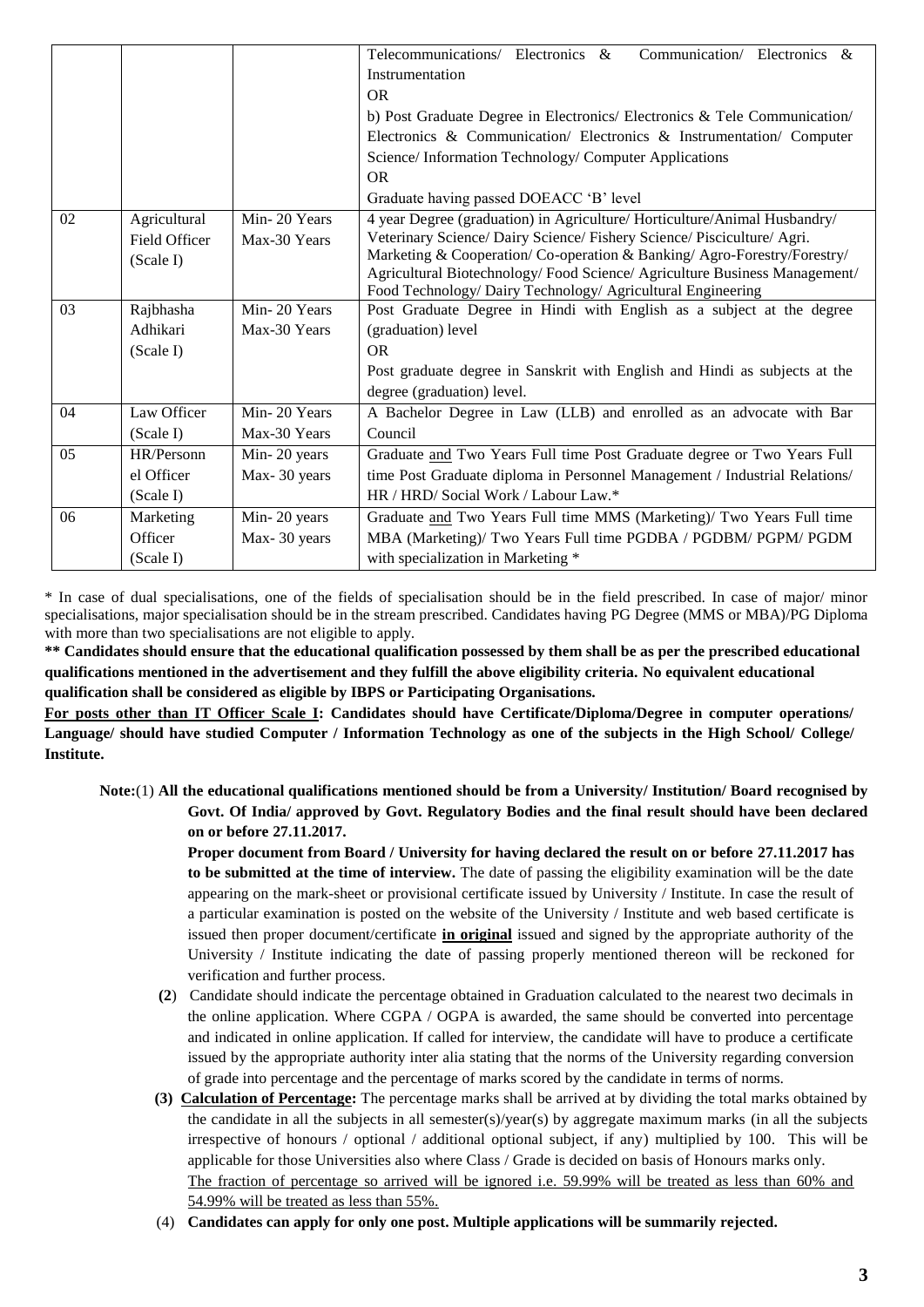**IV. Relaxation of Upper age limit**

| Sr. No.        | Category                                                                                                                                                                                                                                                                                                                                                                                                                                                                                                                                                                 | Age relaxation |
|----------------|--------------------------------------------------------------------------------------------------------------------------------------------------------------------------------------------------------------------------------------------------------------------------------------------------------------------------------------------------------------------------------------------------------------------------------------------------------------------------------------------------------------------------------------------------------------------------|----------------|
|                | Scheduled Caste/Scheduled Tribe                                                                                                                                                                                                                                                                                                                                                                                                                                                                                                                                          | 5 years        |
| 2              | <b>Other Backward Classes</b>                                                                                                                                                                                                                                                                                                                                                                                                                                                                                                                                            | 3 years        |
| 3              | Persons With Disability                                                                                                                                                                                                                                                                                                                                                                                                                                                                                                                                                  | 10 years       |
| 4              | Commissioned<br><b>Officers</b><br>Ex-Servicemen.<br>including<br>Emergency<br>Commissioned Officers (ECOs)/ Short Service Commissioned Officers<br>(SSCOs) who have rendered at least 5 years military service and have been<br>released on completion of assignment (including those whose assignment is<br>due to be completed within one year from the last date of receipt of<br>application) otherwise than by way of dismissal or discharge on account of<br>misconduct or inefficiency or physical disability attributable to military<br>service or invalidment | 5 years        |
| $\overline{5}$ | Persons ordinarily domiciled in the State of Jammu & Kashmir during the<br>period 1-1-80 to 31-12-89                                                                                                                                                                                                                                                                                                                                                                                                                                                                     | 5 years        |
| 6              | Persons affected by 1984 riots                                                                                                                                                                                                                                                                                                                                                                                                                                                                                                                                           | 5 years        |

**NOTE:** (i) The maximum age limit specified in (II) above is applicable to General Category candidates.

- **(ii) The relaxation in upper age limit to SC/ST/OBC candidates is allowed on cumulative basis with only one of the remaining categories for which age relaxation is permitted as mentioned above in Point No. IV (3) to IV (6).**
- **(iii) Candidates seeking age relaxation will be required to submit necessary certificate(s) in original/ copies at the time of Interview and at any subsequent stage of the recruitment process as required by IBPS/ Participating Organisation(s).**
- (iv) An Ex-Servicemen who has once joined a Government job on civil side after availing of the benefits given to him/her as an Ex-Servicemen for his/her re-employment, his/her Ex-Servicemen status for the purpose of the re-employment in Government jobs ceases. There is no reservation for Ex-servicemen in Officers' Cadre.

# **V. Reservation for Persons with Benchmark Disabilities**

**Under section 34 of "The Rights of Persons with Disabilities Act, 2016", persons with benchmark disabilities are eligible for Reservation. The reserved categories of disabilities mentioned under this Act are namely:**

- **a. Blindness and low vision;**
- **b. deaf and hard of hearing;**
- **c. locomotor disability including cerebral palsy. leprosy cured, dwarfism, acid attack victims and muscular dystrophy;**
- **d. autism, intellectual disability, specific learning disability and mental illness;**
- **e. multiple disabilities from amongst persons under clauses (a) to (d) including deaf-blindness in the posts identified for each disabilities:**

**Note: Definition of the above specified disabilities will be as per "THE RIGHTS OF PERSONS WITH DISABILITIES ACT, 2016".**

**The allocation of reserved vacancies for the persons with benchmark disabilities will be as prescribed in the "The Rights of Persons with Disabilities Act, 2016" and as per vacancies reported to IBPS by Participating Organisations.**

# **(i) Guidelines for Persons With Benchmark Disabilities using the services of a Scribe**

The visually impaired candidates and candidates whose writing speed is adversely affected permanently for any reason can use their own scribe at their cost during the online examination (Preliminary and Main). In all such cases where a scribe is used, the following rules will apply:

- The candidate will have to arrange his / her own scribe at his/her own cost.
- The scribe should be from an academic stream different from that stipulated for the post.
- Both the candidate as well as scribe will have to give a suitable undertaking confirming that the scribe fulfils all the stipulated eligibility criteria for a scribe mentioned above. Further in case it later transpires that he/she did not fulfil any laid down eligibility criteria or suppressed material facts the candidature of the applicant will stand cancelled, irrespective of the result of the CWE.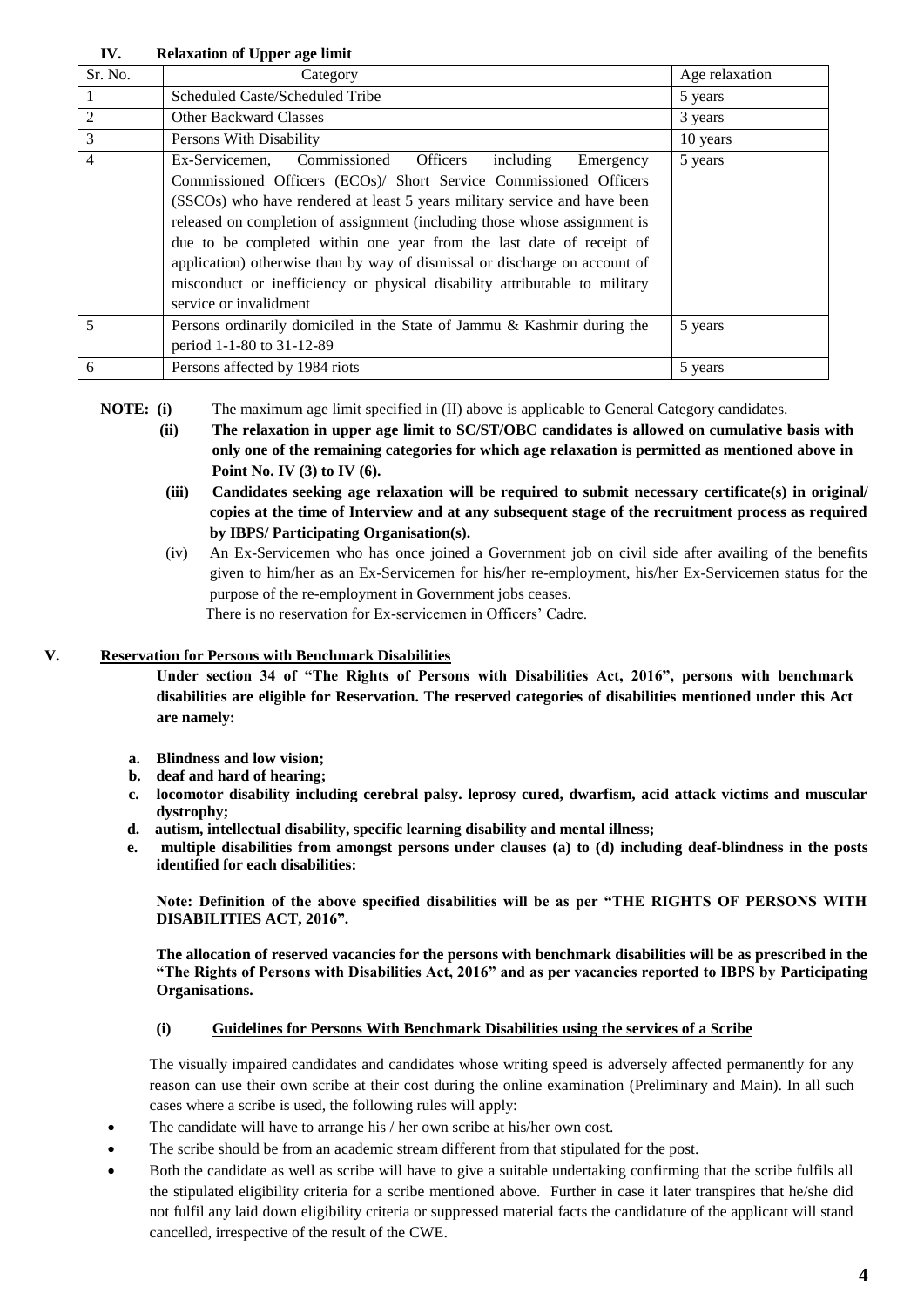- Those candidates who use a scribe shall be eligible for compensatory time of 20 minutes or otherwise advised for every hour of the examination.
- **The scribe arranged by the candidate should not be a candidate for the online examination under CRP SPL-VII. If violation of the above is detected at any stage of the process, candidature for CRP of both the candidate and the scribe will be cancelled. Candidates eligible for and who wish to use the services of a scribe in the examination should invariably carefully indicate the same in the online application form. Any subsequent request may not be favourably entertained.**
- **Only candidates registered for compensatory time will be allowed such concessions since compensatory time given to candidates shall be system based, it shall not be possible for the test conducting agency to allow such time if he / she is not registered for the same. Candidates not registered for compensatory time shall not be allowed such concessions.**

#### **(ii) Guidelines for candidates with locomotor disability and cerebral palsy**

Compensatory time of twenty minutes per hour or otherwise advised shall be permitted for the candidates with locomotor disability and cerebral palsy where dominant (writing) extremity is affected to the extent of slowing the performance of function (minimum of 40% impairment).

## (iii) **Guidelines for Visually Impaired candidates**

- Visually Impaired candidates (who suffer from not less than 40% of disability) may opt to view the contents of the test in magnified font and all such candidates will be eligible for compensatory time of 20 minutes for every hour or otherwise advised of examination.
- The facility of viewing the contents of the test in magnifying font will not be available to Visually Impaired candidates who use the services of a Scribe for the examination.

**These guidelines are subject to change in terms of GOI guidelines/ clarifications, if any, from time to time.**

#### **C. CWE – ONLINE EXAMINATIONS**

**I. The structure of the Examinations which will be conducted online are as follows:**

#### **a. Preliminary Examination**

#### **For the post of Law Officer and Rajbhasha Adhikari**

| Sr. | <b>Name of Tests</b>                                            | No. of           | <b>Maximum</b> | <b>Medium of Exam</b> | <b>Duration</b> |
|-----|-----------------------------------------------------------------|------------------|----------------|-----------------------|-----------------|
| No. |                                                                 | <b>Ouestions</b> | <b>Marks</b>   |                       |                 |
|     | English Language                                                | 50               | 25             | English               | 2 hours         |
|     | Reasoning                                                       | 50               | 50             | English and Hindi     |                 |
|     | General Awareness with Special<br>Reference to Banking Industry | 50               | 50             | English and Hindi     |                 |
|     | Total                                                           | 150              | 125            |                       |                 |

#### **For the Post of IT Officer, Agriculture Field Officer, HR/Personnel Officer and Marketing Officer**

| Sr. | <b>Name of Tests</b>    | No. of           | <b>Maximum</b> | <b>Medium of Exam</b> | <b>Duration</b> |
|-----|-------------------------|------------------|----------------|-----------------------|-----------------|
| No. |                         | <b>Ouestions</b> | <b>Marks</b>   |                       |                 |
|     | <b>English Language</b> | 50               | 25             | English               | 2 hours         |
|     | Reasoning               | 50               | 50             | English and Hindi     |                 |
|     | Quantitative Aptitude   | 50               | 50             | English and Hindi     |                 |
|     | Total                   | 150              | 125            |                       |                 |

**Candidates have to qualify in each of the three tests by securing minimum cut-off marks to be decided by IBPS. Adequate number of candidates in each category as decided by IBPS depending upon requirements will be shortlisted for Online Main Examination.**

#### **b. Main Examination**

**For the Post of Law Officer, IT Officer, Agriculture Field Officer, HR/Personnel Officer and Marketing Officer**

| Name of the Test     | No. of<br><b>Ouestions</b> | <b>Maximum</b><br><b>Marks</b> | <b>Medium of</b><br>Exam | <b>Duration</b> |
|----------------------|----------------------------|--------------------------------|--------------------------|-----------------|
| Profession Knowledge | 60                         | 60                             | English & Hindi          | 45 minutes      |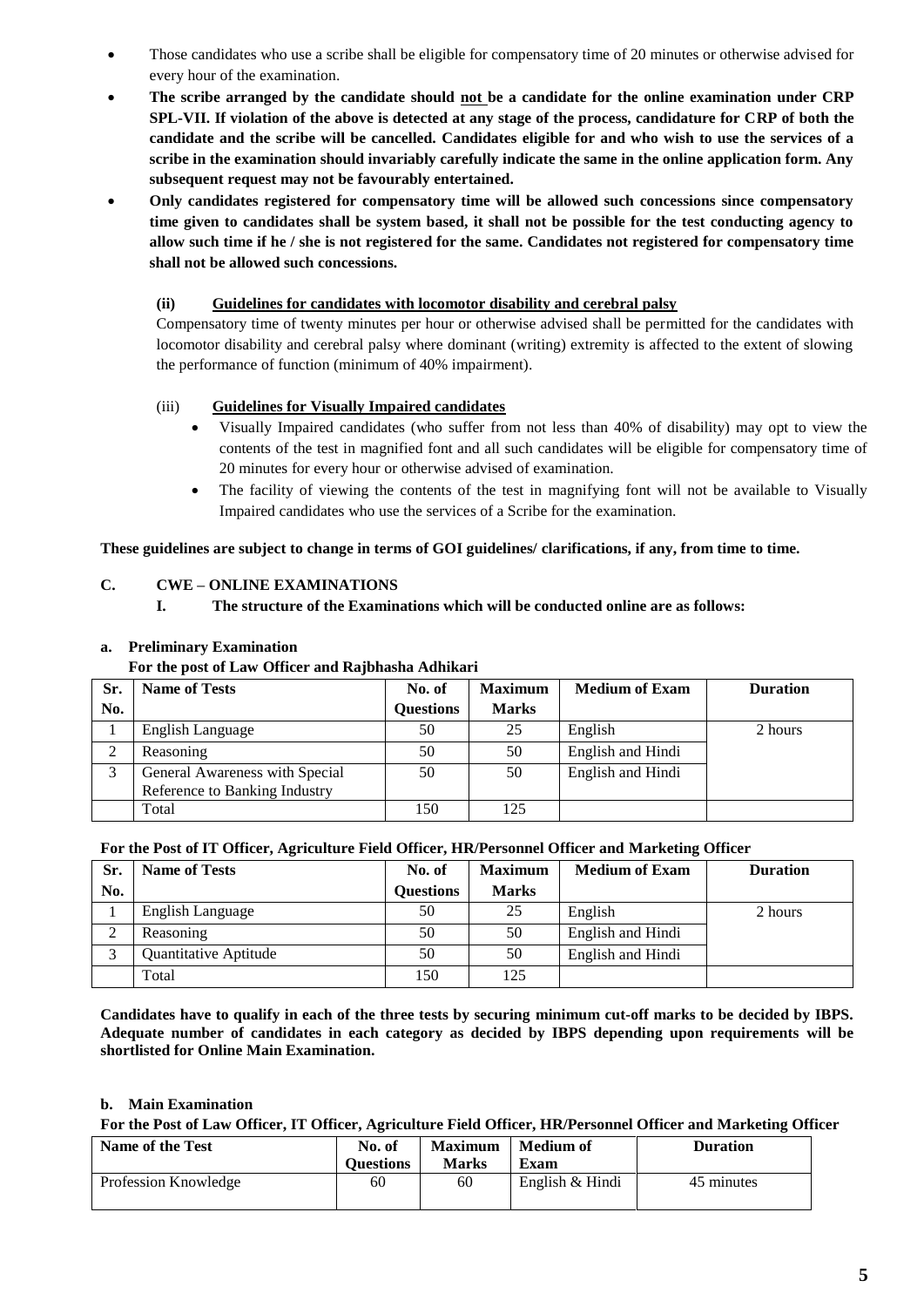**For the Post of Rajbhasha Adhikari**

| Name of the Test                   | <b>No. of Questions</b> | <b>Maximum Marks</b> | Medium of Exam  | <b>Duration</b> |
|------------------------------------|-------------------------|----------------------|-----------------|-----------------|
| Profession Knowledge (Objective)   |                         |                      | English & Hindi | 30 minutes      |
| Profession Knowledge (Descriptive) |                         | 60                   | English & Hindi | 30 minutes      |

**IBPS reserves the right to modify the structure of the examination which will be intimated through its website. Other detailed information regarding the examination will be given in an Information Handout, which will be made available for the candidates to download along with the call letters from the authorised IBPS website [www.ibps.in](http://www.ibps.in/)**

**Please note that candidates will not be permitted to appear for the CWE (Online Preliminary as well as Online Main Examination) without the following documents:** 

- **(1) Valid Call Letter for the respective date and session of Examination**
- **(2) Photo-identity proof (as specified) in original bearing the same name as it appears on the call letter/ application form and**
- **(3) Photocopy of photo-identity proof (as mentioned in (2) above)**

**Candidates reporting late i.e. after the reporting time specified on the call letter for Examination will not be permitted to take the examination.**

The reporting time mentioned on the call letter is prior to the Start time of the test. Though the duration of the Online Preliminary Examination is 2 hours, candidates may be required to be at the venue for about 2 and half hours or more including the time required for completion of various formalities such as verification and collection of various requisite documents, logging in, giving of instructions etc.

For the Online Main Examination the duration of the examination is 45 minutes/ 60 minutes, candidates may be required to be at the venue for about 2 hours or more including the time required for completion of various formalities such as verification and collection of various requisite documents, logging in, giving of instructions etc.

## **II. Penalty for Wrong Answers (Applicable to both – Preliminary and Main examinations)**

There will be penalty for wrong answers marked in the Objective Tests. For each question for which a wrong answer has been given by the candidate one fourth or 0.25 of the marks assigned to that question will be deducted as penalty to arrive at corrected score. If a question is left blank, i.e. no answer is marked by the candidate, there will be no penalty for that question.

#### **III. Examination Centres**

- **(i)** The examination will be conducted online in venues across many centres in India. The tentative list of Examination centres for the Preliminary exams and those for Main exams is available in Annexure II.
- **(ii)** No request for change of centre for Examination shall be entertained.
- (iii) IBPS, however, reserves the right to cancel any of the Examination Centres and/ or add some other Centres, at its discretion, depending upon the response, administrative feasibility, etc.
- (iv) IBPS also reserves the right to allot the candidate to any centre other than the one he/she has opted for.
- (v) Candidate will appear for the examination at an Examination Centre at his/her own risk and expenses and IBPS will not be responsible for any injury or losses etc. of any nature.
- (vi) Any unruly behaviour/misbehaviour in the examination hall may result in cancellation of candidature/ disqualification from this exam and also from future exams conducted by IBPS

## **IV. Scores**

- The corrected scores obtained by each of the candidates in different sessions (if held) will be normalized using equi-percentile method.
- Scores up to two decimal points shall be taken for the purpose of calculations.

## **V. CUTOFF SCORE (Online Main Examination)**

Each candidate will be required to obtain a minimum score in the test of Online Main examination and also secure sufficiently high scores to be considered to be shortlisted for interview. Depending on the number of vacancies available, cut-offs will be decided and candidates will be shortlisted for interview. Prior to the completion of the interview process, scores obtained in the online Main examination will not be shared with the candidates shortlisted for interview.

**MARKS OBTAINED IN THE ONLINE MAIN EXAMINATION ONLY WILL BE CONSIDERED FOR SHORTLISTING FOR INTERVIEW AND ALSO FOR FINAL MERIT LISTING**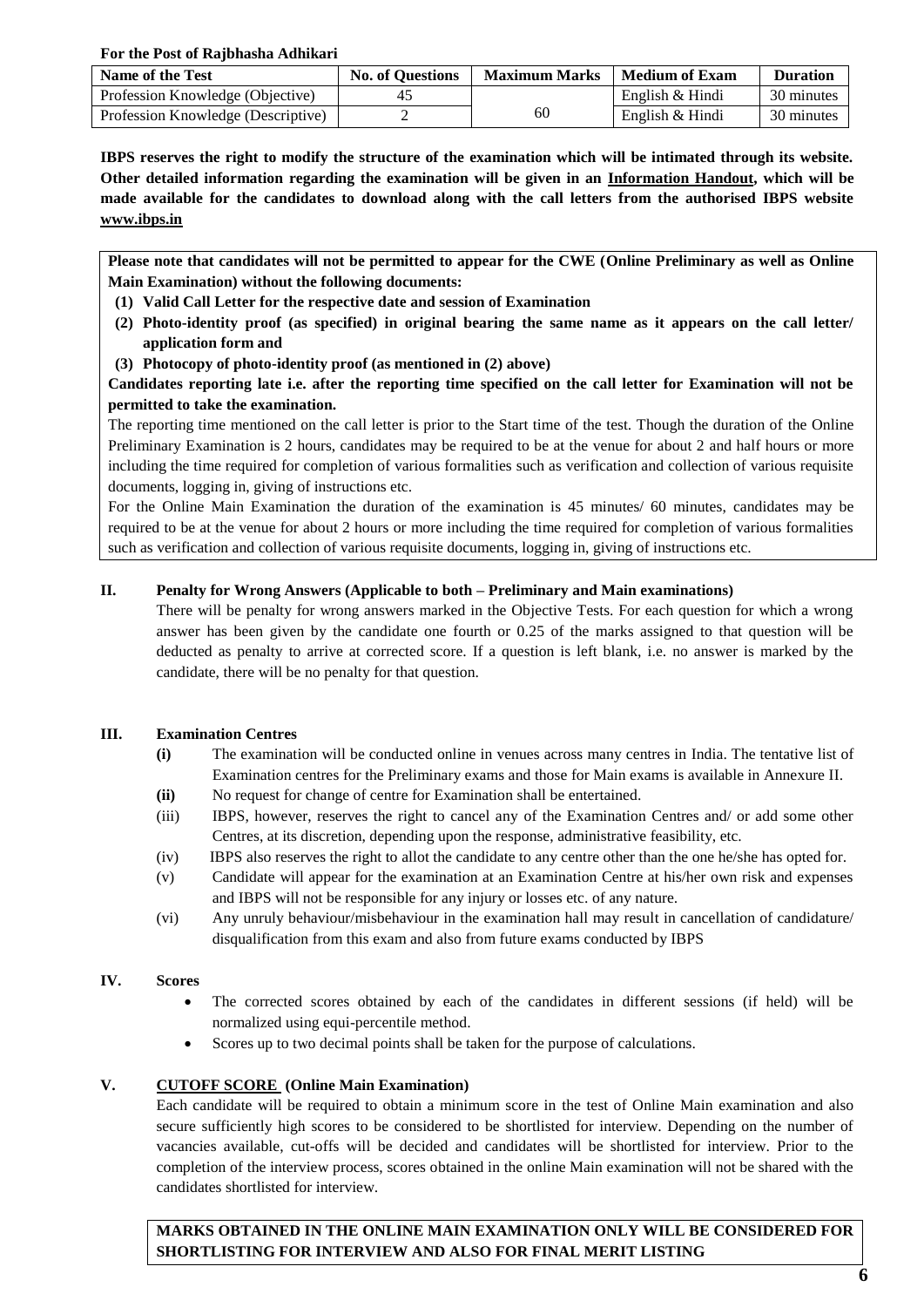#### **D. INTERVIEW**

Candidates who have been shortlisted in the Main examination for CRP SPL-VII will subsequently be called for an Interview to be conducted by the Participating Organisations and coordinated by the Nodal Banks in each State/ UT with the help of IBPS. Interviews will be conducted at select centres. The centre, address of the venue, time  $\&$ date of Interview will be informed to the shortlisted candidates in the call letter. Candidates are required to download their interview call letters from authorised IBPS website [www.ibps.in.](http://www.ibps.in/) Please note that any request regarding change in date, centre etc. of interview will not be entertained. However the conducting agencies reserve the right to change the date/ venue/ time/ centre etc. of interview or hold supplementary process for particular date / session / venue / centre / set of candidates at its discretion, under unforeseen circumstances, if any.

The total marks allotted for Interview are 100. The minimum qualifying marks in interview will not be less than 40% (35% for SC/ST/OBC/PWD candidates). The weightage (ratio) of Online CWE (Main Exam) and interview will be 80:20 respectively. The combined final score of candidates shall be arrived at on the basis of total scores obtained by the candidates in the Online Main Examination of CWE- SPL-VII and Interview. Interview score of the candidates failing to secure minimum qualifying marks or otherwise barred from the interview or further process shall not be disclosed.

A candidate should qualify both in the Online CWE (Main Examination) and interview and be sufficiently high in the merit to be shortlisted for subsequent provisional allotment process, details of which will be made available subsequently on IBPS website.

**While appearing for the Interview, the candidate should produce valid prescribed documents given below. In the absence of documents candidature of the candidates shall be cancelled. IBPS/ Nodal Bank/ Participating organisations take no responsibility to receive/ collect any certificate/ remittance/ document sent separately**

#### **List of Documents to be produced at the time of interview** (as applicable)

**The following documents in original and self attested photocopies** in support of the candidate's eligibility and identity are to be invariably submitted at the time of interview failing which the candidate may not be permitted to appear for the interview. **Non submission of requisite documents by the candidate at the time of interview will debar his / her candidature from further participation in the recruitment process.**

- (i) Printout of the valid Interview Call Letter
- (ii) Valid system generated printout of the online application form registered for CWE SPL-VII
- (iii) Proof of Date of Birth (Birth Certificate issued by the Competent Municipal Authorities or SSLC/ Std. X Certificate with DOB)
- (iv) Photo Identify Proof as indicated in Point F of the advertisement below
- (v) Marksheets & certificates for educational qualifications. Proper document from Board / University for having declared the result on or before 27.11.2017 has to be submitted.
- (vi) Caste Certificate issued by the competent authority in the prescribed format as stipulated by Government of India in case of the SC / ST / OBC category candidates.

**Candidates belonging to OBC category but coming under creamy layer and/ or if their caste does not find place in the Central List are not entitled to OBC reservation. They should indicate their category as General in the online application form.**

(vii) Disability certificate in the prescribed format issued by the District Medical Board in case of Persons With Benchmark Disability category.

If the candidate has used the services of a Scribe at the time of online exam the duly filled in details of the scribe in the prescribed format

- (viii) An Ex-serviceman candidate has to produce a copy of the Service or Discharge book alongwith pension payment order and documentary proof of rank last / presently held (substantive as well as acting) at the time of interview. Those who are still in defence service should submit a certificate from a competent authority that they will be relieved from defence services, on or before 26.11.2018.
- (ix) Candidates serving in Government / quasi govt offices/ Public Sector Undertakings (including Nationalised Banks and Financial Institutions) are required to produce a "No Objection Certificate" from their employer at the time of interview, in the absence of which their candidature will not be considered and travelling expenses, if any, otherwise admissible, will not be paid. The No Objection Certificate should not be issued for appearing in interview for selection to any particular participating organization as the Common Recruitment Process is for all participating organisations. Production of such conditional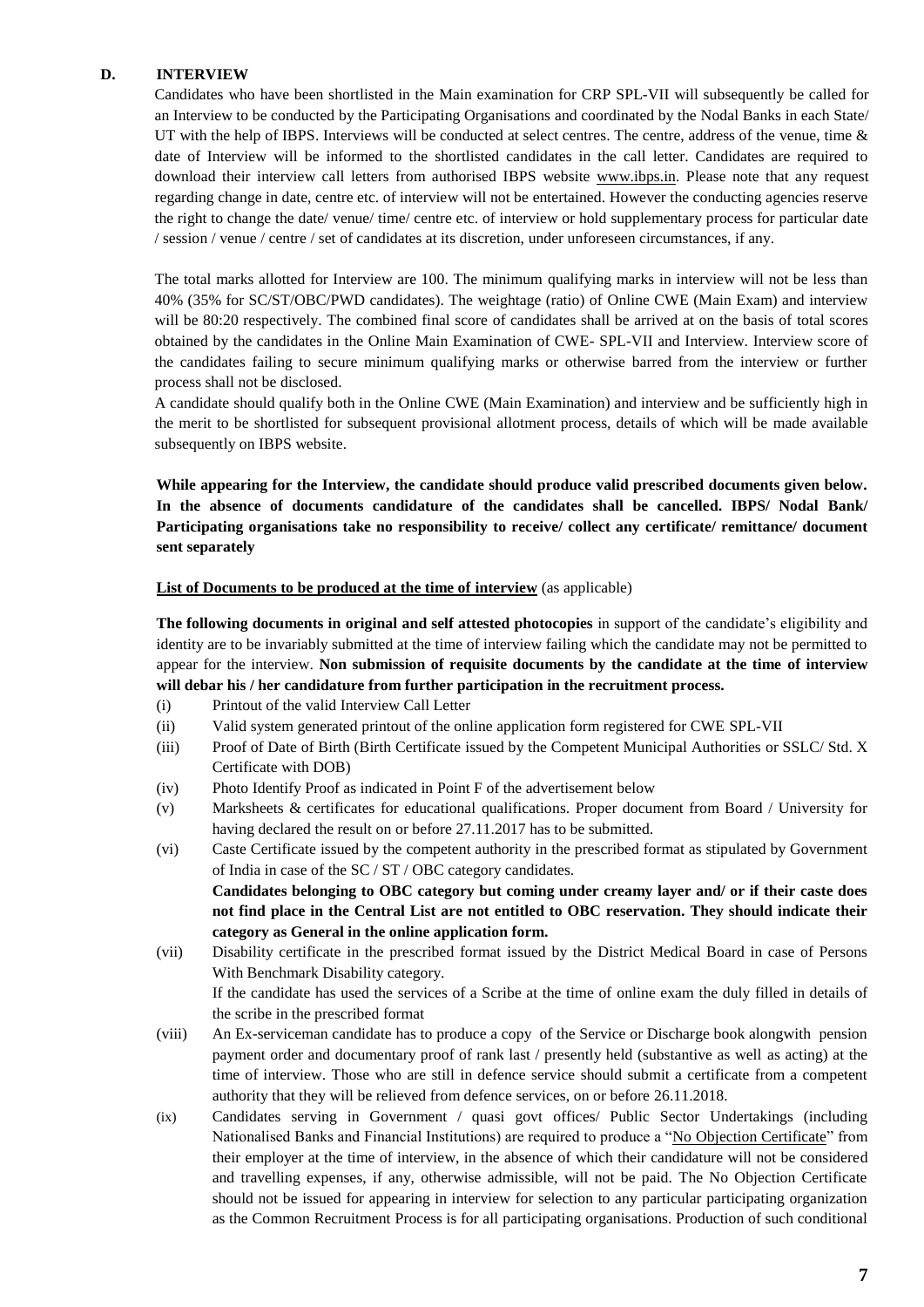NOCs at the time of interview will not be considered and such candidates will not be permitted to participate in interview/will not be considered for further selection process.

- (x) Persons eligible for age relaxation under B IV (5) must produce the domicile certificate at the time of interview/ at any stage of the subsequent process from the District Jurisdiction where he / she had ordinarily resided or any other authority designated in this regard by the Government of Jammu & Kashmir to the effect that the candidate had ordinarily domiciled in the State of J&K during the period from 01.01.1980 to 31.12.1989.
- (xi) Persons eligible for age relaxation under B IV (6) must produce a certificate from the District Magistrate to the effect that they are eligible for relief in terms of the Rehabilitation Package for 1984 Riot Affected Persons sanctioned by the Government and communicated vide Ministry of Finance, Dept. of Financial Services communication No.F.No.9/21/2006-IR dated 27.07.2007.
- (xii) Persons falling in categories (ii), (iii), (iv) and (v) of Point B (I) should produce a certificate of eligibility issued by the Govt. Of India
- (xiii) Any other relevant documents in support of eligibility
- **Note:- Candidates will not be allowed to appear for the interview if he/ she fails to produce the relevant Eligibility documents as mentioned above. Non production of relevant eligibility documents at the time of interview shall make the candidate ineligible for further process of recruitment under CRP-SPL-VII No documents shall be directly sent to IBPS/ Nodal Banks by candidates before or after the interview.**

## **The Competent Authority for the issue of the certificate to SC / ST / OBC / PERSONS WITH BENCHMARK DISABILITIES is as under (as notified by GOI from time to time):**

For Scheduled Castes / Scheduled Tribes / Other Backward Classes: (i) District Magistrate / Additional District Magistrate / Collector / Deputy Commissioner / Additional Deputy Commissioner / Deputy Collector / First Class Stipendiary Magistrate / City Magistrate / Sub-Divisional Magistrate (not below the rank of First Class Stipendiary Magistrate) / Taluk Magistrate / Executive Magistrate / Extra Assistant Commissioner (ii) Chief Presidency Magistrate/ Additional Chief Presidency Magistrate/ Presidency Magistrate (iii) Revenue Officer not below the rank of Tehsildar (iv) Sub-divisional officer of the Area where the candidate and or his family normally resides.

For Persons with Benchmark Disabilities: Authorised certifying authority will be the Medical Board at the District level consisting of Chief Medical Officer, Sub-Divisional Medical Officer in the District and an Orthopaedic / Ophthalmic / ENT Surgeon or any person designated as certifying authority by appropriate government.

Candidates belonging to SC, ST, OBC, PWD categories have to submit certificates in support of it at the time of interview.

Prescribed Formats of SC, ST, OBC, PWD certificates as applicable to be submitted at the time of interview can be downloaded from authorised IBPS website [www.ibps.in.](http://www.ibps.in/) Candidates belonging to these categories are required to produce the certificates strictly in these formats only.

## **E. PROVISIONAL ALLOTMENT**

On completion of the interview process, depending on the vacancies to be filled in during the financial year 2018- 19 based on the business needs of the Participating Organisations and as reported to IBPS, candidates shortlisted will be provisionally allotted to one of the Participating Organisations, based on merit-cum-preference keeping in view the spirit of Govt. Guidelines on reservation policy, various guidelines issued by Govt. of India/Others from time to time, administrative exigency, etc. Vacancies given in this advertisement are indicative. Provisional allotment shall be done on the basis of final vacancies to be reported by the Participating Organizations. Candidates should not claim indicative vacancies as final for provisional allotment. No change in the data already registered by the candidate in the online application form is possible.

**A candidate belonging to reserved category, selected on the basis of norms as applicable to General Category, will be treated at par with a General category candidate. Such own merit candidates belonging to reserved categories who are provisionally allotted under unreserved (General) category will not be adjusted against a reserved post. However their original category as registered in the online registration will remain unchanged.**

In the event of two or more candidates having obtained the same score, merit order is decided as per date of birth (the candidate senior in age is placed before/ above the candidate junior in age), as per the prevailing practice.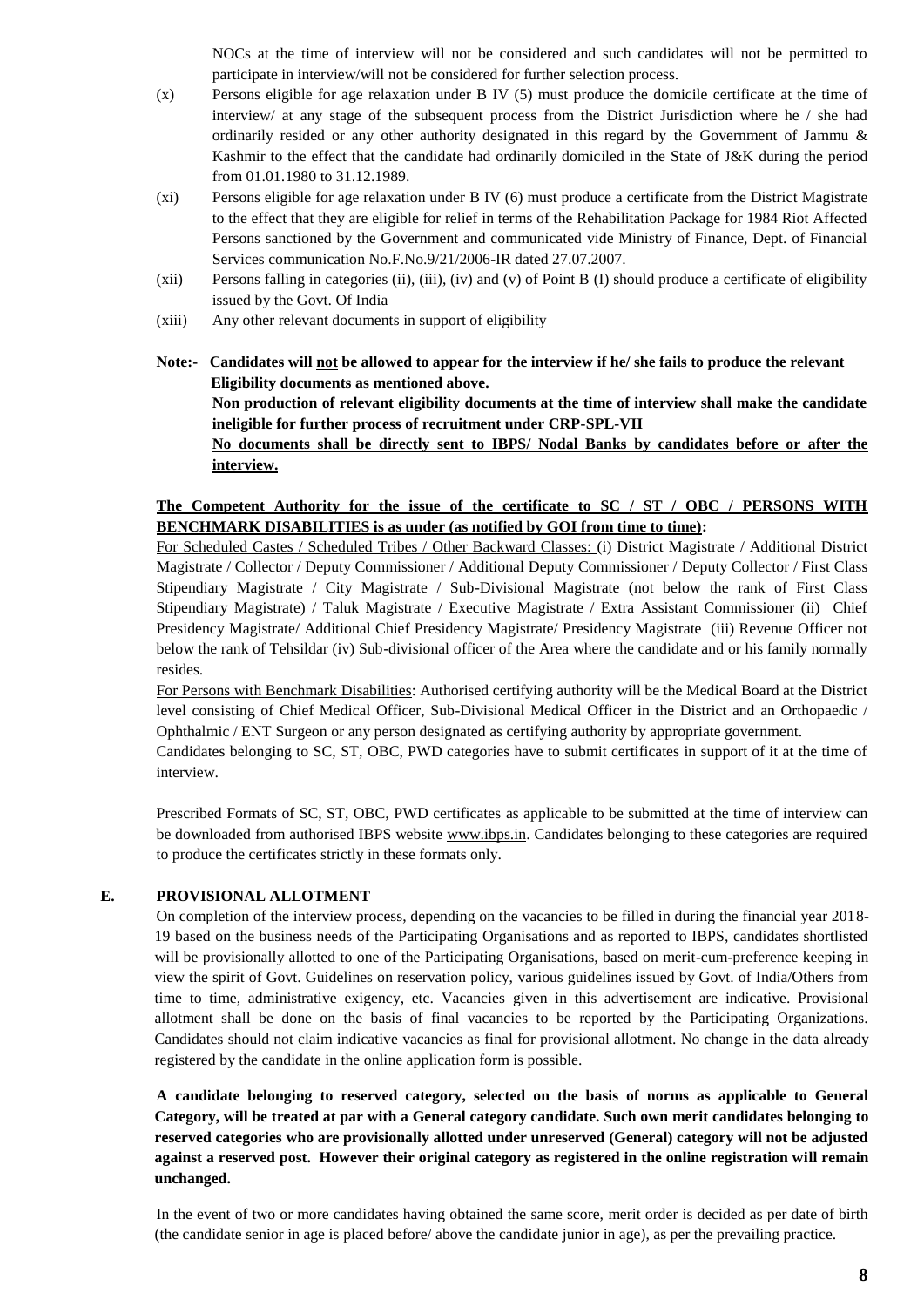The provisional allotment is subject to the candidate fulfilling the criteria for Participating Organisation and identity verification to the satisfaction of the allotted organisation. This does not constitute an offer of employment. In case it is detected at any stage of the recruitment process that, the candidate does not satisfy the eligibility criteria his/her candidature/ chance in the process shall stand forfeited.

As the provisional allotment will be made to participating organisations on merit cum preference basis, once the provisional allotment is made, no request for change shall be entertained. Any request for change shall result in cancellation of candidature. Provisional allotment once made shall be final and binding on the candidate and no further allotment can be requested. Further, a candidate who is provisionally allotted will forfeit his/her candidature/ chance for the process if he/she does not avail the offer of appointment from the Participating Organisation.

Issuance of offer of appointment including terms and conditions, formalities for verification, joining etc. is solely the decision of the Participating Organisations and shall be final and binding. IBPS shall have no role therein. Any queries in this regard shall be directed to the participating organisations only. A reserve list to the extent of approximately 10 percent of the vacancies under each category for each post may be kept, subject to the availability of candidates. This does not guarantee provisional allotment to/recruitment by the Participating Organisation(s)/ other financial organisations. In the event of Participating Organisations/ other financial organisations providing further vacancies during April 2018-March 2019, provisional allotment will be carried out for the candidates in the reserve list. However, if no vacancy is furnished by the Participating Organisations/ other financial organisations owing to exigencies or otherwise during the validity period, the candidates under the reserve list will not be considered for provisional allotment. The reserve list will expire automatically on 31.03.2019 without any notice. Candidates who are not provisionally allotted or not in the reserve list will not be considered for any further process under CRP SPL-VII for vacancies for 2018-19.

**The decision of IBPS in provisional allotment of Organisations shall be final and binding upon the selected candidates. However IBPS reserves the right to cancel, reallot Organisation-wise allocation/ change the process depending upon exigencies or otherwise.**

**This is an All India cadre and provisionally allotted candidates (subject to fulfilling all required criteria) may be posted anywhere in India/ outside India as per discretion of the participating organisation.**

## **F. IDENTITY VERIFICATION**

#### **(i) DOCUMENTS TO BE PRODUCED**

In the examination hall as well as at the time of interview, the call letter along with a photocopy of the candidate's photo identity (**bearing exactly the same name as it appears on the call letter**) such as PAN Card/ Passport/ Driving Licence/ Voter's Card/ Bank Passbook with photograph/ Photo identity proof issued by a Gazzetted Officer/ People's Representative along with a photograph / Identity Card issued by a recognised college/ university/ Aadhar card with a photograph/ Employee ID should be submitted to the invigilator for verification. The candidate's identity will be verified with respect to his/her details on the call letter, in the Attendance List and requisite documents submitted. **If identity of the candidate is in doubt the candidate may not be allowed to appear for the Examination/ interview.** 

**Ration Card will not be accepted as valid id proof for this project.**

**In case of candidates who have changed their name, they will be allowed only if they produce original Gazette notification / their original marriage certificate / affidavit in original.**

**Note: Candidates have to produce, in original, the same photo identity proof bearing the name as it appears on the online application form/ call letter and submit photocopy of the photo identity proof along with Examination call letter as well as the Interview Call Letter while attending the examination/ interview respectively, without which they will not be allowed to take up the examination/ interview. To avoid any dispute, name recorded at the time of registration should be similar and identical to authorized identity proof.**

#### **(ii)BIOMETRIC DATA – Capturing and Verification**

It has been decided to capture and verify the biometric data (right thumb impression or otherwise) and the photograph of the candidates on the day of the Online Main Examination for the candidates who qualify after the online preliminary examinations and appear for the Online Main Examination.

Please note: The biometric data and photograph will be captured / verified on the following occasions –

- (i) Before the start of the online main examination it will be captured
- (ii) At the end of online main examination before leaving the exam hall / lab
- (iii) At the time of document verification before the interview if shortlisted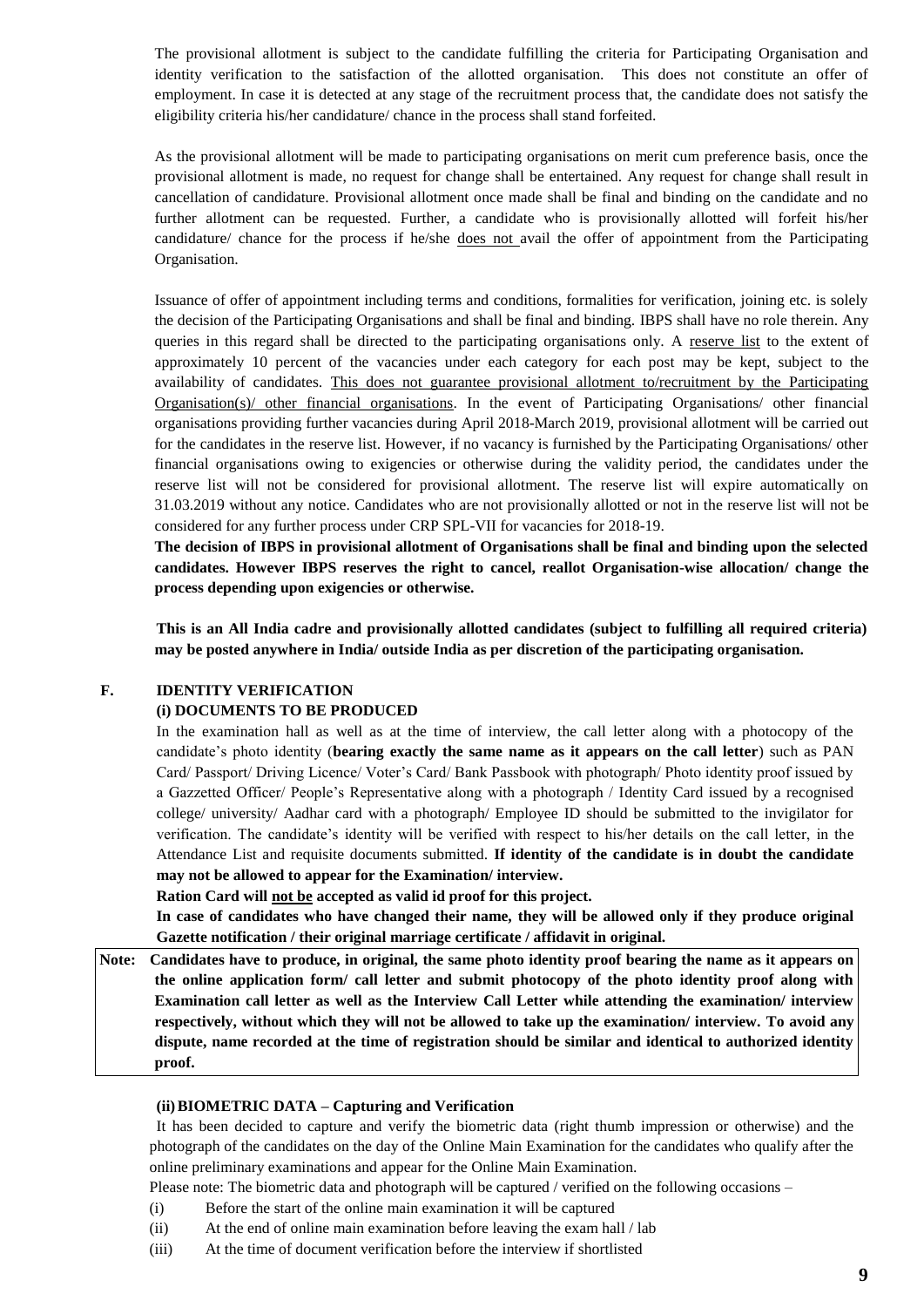(iv) At the time of joining if provisionally allotted

Decision of the Biometric data verification authority with regard to its status (matched or mismatched) shall be final and binding upon the candidates.

## **Refusal to participate in the process of biometric data capturing / verification on any of the above mentioned occasions may lead to cancellation of candidature.**

Candidates are requested to take care of the following points in order to ensure a smooth process

- If fingers are coated (stamped ink/mehndi/coloured...etc), ensure to thoroughly wash them so that coating is completely removed before the exam / interview / joining day.
- If fingers are dirty or dusty, ensure to wash them and dry them before the finger print (biometric) is captured.
- Ensure fingers of both hands are dry. If fingers are moist, wipe each finger to dry them.
- If the primary finger (right thumb) to be captured is injured/damaged, immediately notify the concerned authority in the test centre. In such cases impression of other fingers, toes etc may be captured.

# **G. HOW TO APPLY**

Candidates can apply online only from 07.11.2017 to 27.11.2017 and no other mode of application will be accepted.

## **Pre-Requisites for Applying Online**

Before applying online, candidates should—

(i) scan their photograph and signature ensuring that both the photograph  $(4.5 \text{cm} \times 3.5 \text{cm})$  and signature adhere to the required specifications as given in Annexure III to this Advertisement.

## **(ii) Signature in CAPITAL LETTERS will NOT be accepted.**

- (iii) keep the necessary details/documents ready to make **Online Payment** of the requisite application fee/ intimation charges.
- (iv) have a valid personal email ID, which should be kept active till the completion of this round of Common Recruitment Process. IBPS may send call letters for the Examination etc. through the registered e-mail ID. Under no circumstances, a candidate should share with/mention e-mail ID to / of any other person. In case a candidate does not have a valid personal e-mail ID, he/she should create his/her new e-mail ID before applying on-line and must maintain that email account.

## **Application Fees/ Intimation Charges [Payable from** 07.11.2017 to 27.11.2017 **(only Online payment, both dates inclusive) shall be as follows**

- Rs. 100/- for SC/ST/PWD candidates.
- Rs. 600 /- for all others

# Bank Transaction charges for Online Payment of application fees/ intimation charges will have to be borne by the candidate

## **Procedure for applying online**

- (1) Candidates are first required to go to the IBPS's website www.ibps.in and click on the Home Page to open the link "CWE Specialist Officers" and then click on the option "CLICK HERE TO APPLY ONLINE FOR CWE- Specialist Officers (CRP-SPL-VII)" to open the On-Line Application Form.
- (2) Candidates will have click on "CLICK HERE FOR NEW REGISTRATION" to register their application by entering their basic information in the online application form. Use of special characters while filling the form will not be allowed. After that a provisional registration number and password will be generated by the system and displayed on the screen. Candidate should note down the Provisional registration number and password. An Email & SMS indicating the Provisional Registration number and Password will also be sent. They can reopen the saved data using Provisional registration number and password and edit the particulars, if needed.
- (3) Candidates are required to upload their photograph and signature as per the specifications given in the Guidelines for Scanning and Upload of Photograph and Signature (Annexure III).
- (4) **Candidates are advised to carefully fill in the online application themselves as no change in any of the data filled in the online application will be possible/ entertained. Prior to submission of the online application candidates are advised to use the "SAVE AND NEXT" facility to verify the details in the online application form and modify the same if required. No change is permitted after clicking on FINAL SUBMIT Button. Visually Impaired candidates are responsible for carefully verifying/ getting the details filled in, in the online application form properly verified and ensuring that the same are correct prior to submission as no change is possible after submission.**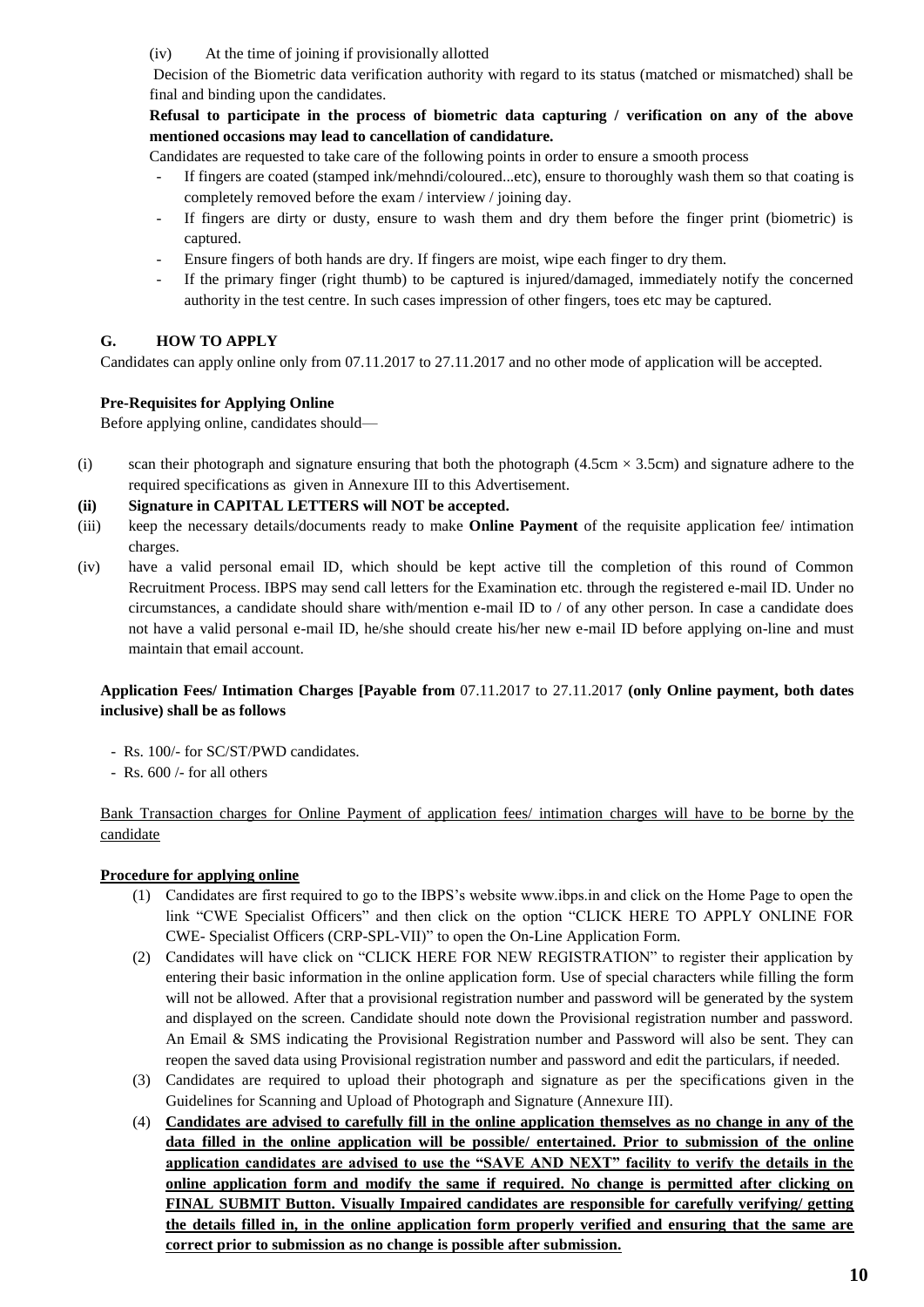#### **Mode of Payment**

Candidates have the option of making the payment of requisite fees/ intimation charges through ONLINE mode only:

(i) Candidates should carefully fill in the details in the On-Line Application at the appropriate places very carefully including the registration of preferences for Participating organisations and click on the "FINAL SUBMIT" button at the end of the On-Line Application format. Before pressing the "FINAL SUBMIT" button, candidates are advised to verify every field filled in the application. The name of the candidate or his / her father/ husband etc. should be spelt correctly in the application as it appears in the certificates/mark sheets. Any change/alteration found may disqualify the candidature.

In case the candidate is unable to fill in the application form in one go, he/ she can save the data already entered. Once the application is filled in completely, candidate should Final Submit the data.

- (ii) The application form is integrated with the payment gateway and the payment process can be completed by following the instructions.
- (iii) The payment can be made by using Debit Cards (RuPay/ Visa/ Master Card/ Maestro), Credit Cards, Internet Banking, IMPS, Cash Cards/ Mobile Wallets by providing information as asked on the screen.
- (iv) After Final Submit, an additional page of the application form is displayed wherein candidates may follow the instructions and fill in the requisite details.
- (v) If the online transaction has **not** been successfully completed then candidates are advised to login **again** with their provisional registration number and password and pay the Application Fees/ Intimation Charges online.
- (vi) On successful completion of the transaction, **an e-receipt** will be generated.
- (vii) Candidates are required **to take a printout of the e-receipt** and online application form. Please note that if the same cannot be generated then online transaction may not have been successful.

#### Note:

- o After submitting your payment information in the online application form, please wait for the intimation from the server, DO NOT press Back or Refresh button in order to avoid double charge
- o For Credit Card users: All charges are listed in Indian Rupee. If you use a non-Indian credit card, your bank will convert to your local currency based on prevailing exchange rates.
- o To ensure the security of your data, please close the browser window once your transaction is completed.

After completing the procedure of applying on-line including payment of fees, the candidate should take a printout of the system generated on-line application form, ensure the particulars filled in are accurate and retain it along with Registration Number and Password for future reference. They should not send this printout to the IBPS/ Banks.

**Please note that all the particulars mentioned in the online application including Name of the Candidate, Category, Date of Birth, Post Applied for, Address, Mobile Number, Email ID, Centre of Examination, registration of preferences for Participating Organisations etc. will be considered as final and no change/modifications will be allowed after submission of the online application form. Candidates are hence requested to fill in the online application form with the utmost care as no correspondence regarding change of details will be entertained. IBPS will not be responsible for any consequences arising out of furnishing of incorrect and incomplete details in the application or omission to provide the required details in the application form.**

An email/ SMS intimation with the Registration Number and Password generated on successful registration of the application will be sent to the candidate's email ID/ Mobile Number specified in the online application form as a system generated acknowledgement. **If candidates do not receive the email and SMS intimations at the email ID/ Mobile number specified by them, they may consider that their online application has not been successfully registered.**

**An online application which is incomplete in any respect such as without proper passport size photograph and signature uploaded in the online application form/ unsuccessful fee payment will not be considered as valid.**

**Candidates are advised in their own interest to apply on-line much before the closing date and not to wait till the last date for depositing the fee/ intimation charges to avoid the possibility of disconnection/ inability/ failure to log on to the IBPS website on account of heavy load on internet/website jam.**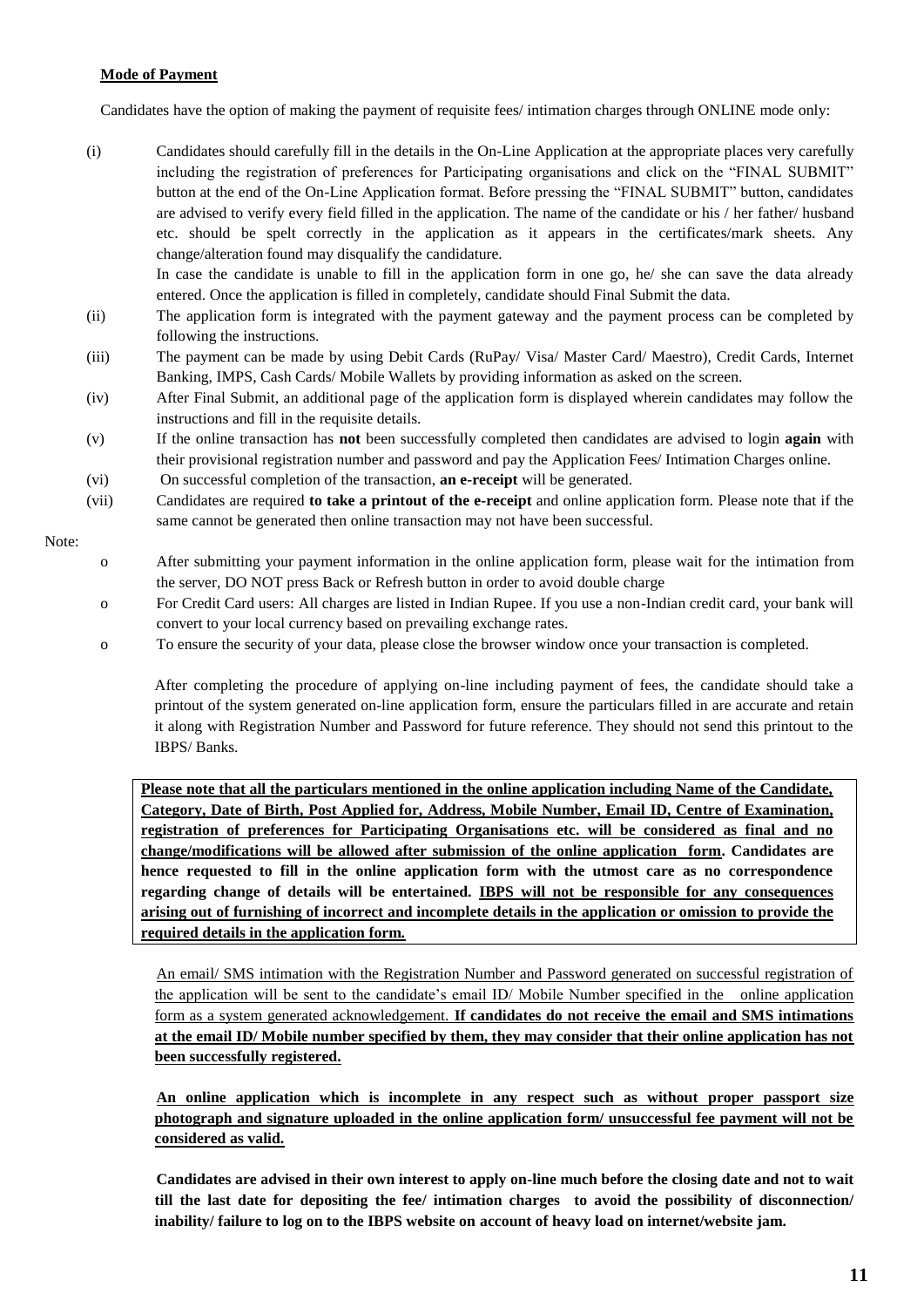**IBPS does not assume any responsibility for the candidates not being able to submit their applications within the last date on account of the aforesaid reasons or for any other reason beyond the control of the IBPS.** 

**Please note that the above procedure is the only valid procedure for applying. No other mode of application or incomplete steps would be accepted and such applications would be rejected.**

Any information submitted by an applicant in his/ her application shall be binding on the candidate personally and he/she shall be liable for prosecution/ civil consequences in case the information/ details furnished by him/ her are found to be false at a later stage.

#### **H. GENERAL INSTRUCTIONS**

- **(1) Candidates will have to invariably produce and submit the requisite documents such as valid call letter, a photocopy of photo-identity proof bearing the same name as it appears on the online submitted application form etc. at the time of online examinations (Preliminary & Main) and interview respectively.**
- (2) Before applying for the mentioned specialist posts, the candidate should ensure that he/she fulfils the eligibility and other norms mentioned in this advertisement. Candidates are therefore advised to carefully read this advertisement and follow all the instructions given for submitting online application.
- **(3)** All the candidates who wish to apply under CRP-SPL-VII are hereby informed that providing AADHAR number or AADHAR Enrolment number in the application, for CRP SPL-VII is optional.
- **(4) A Candidate's admission to the examination/ shortlisting for interview/ and subsequent processes is strictly provisional. The mere fact that the call letter(s)/ provisional allotment has been issued to the candidate does not imply that his/ her candidature has been finally cleared by IBPS/ Participating Organisation. IBPS/ Participating Organisations would be free to reject any application, at any stage of the process, cancel the candidature of the candidate in case it is detected at any stage that a candidate does not fulfill the eligibility norms and/or that he/she has furnished any incorrect/false information/certificate/documents or has suppressed any material fact(s). If candidature of any candidate is rejected for any reason according to the terms and conditions of this advertisement, no further representation in this regard will be entertained. Such decisions shall be final and binding on the candidate. If any of these shortcomings is/are detected after appointment in a Participating Organisation, his/her services are liable to be summarily terminated.**
- **(5)** Decision of Nodal Banks/Participating Organisations/ IBPS in all matters regarding eligibility of the candidate, the stages at which such scrutiny of eligibility is to be undertaken, qualifications and other eligibility norms, the documents to be produced for the purpose of the conduct of Examination, interview, verification etc. and any other matter relating to CWE SPL-VII will be final and binding on the candidate. No correspondence or personal enquiries shall be entertained by IBPS/ Participating Organisations in this behalf.
- **(6) The scribe arranged by the candidate should not be a candidate for the examination (CWE SPL-VII). If violation of the above is detected at any stage of the process, candidature for CWE of both the candidate and the scribe will be cancelled.**
- **(7) A candidate can apply for only one post and not more than one application should be submitted by any candidate. In case of multiple Applications only the latest valid (completed) application will be retained and the application fee/ intimation charges paid for the other multiple registration(s) will stand forfeited.**
- **(8) Multiple attendance/ appearances in the online examination and/ interview will be summarily rejected/ candidature cancelled.**
- **(9)** Online applications once registered will not be allowed to be withdrawn and/or the application fee/ intimation charges once paid will not be refunded nor be held in reserve for any other examination.
- **(10)** Any resulting dispute arising out of this advertisement including the recruitment process shall be subject to the sole jurisdiction of the Courts situated at Mumbai.
- **(11) Any canvassing or creating influence for undue advantage shall lead to disqualification from the process.**
- **(12) Any request for change of address, details mentioned in the online application form will not be entertained.**
- **(13)** Any request for change of date, time and venue for online examination and interview will not be entertained.
- **(14)** In case any dispute arises on account of interpretation of clauses in any version of this advertisement other than English, the English version available on IBPS website shall prevail.
- **(15)** A candidate should ensure that the signatures appended by him/her in all the places viz. in his/her call letter, attendance sheet etc. and in all correspondence with the IBPS/ Participating Organisations in future should be identical and there should be no variation of any kind. Signature in CAPITAL LETTERS will not be acceptable.
- **(16) A recent, recognizable photograph** (4.5cm × 3.5cm) **should be uploaded by the candidate in the online application form and the candidate should ensure that copies of the same are retained for use at various**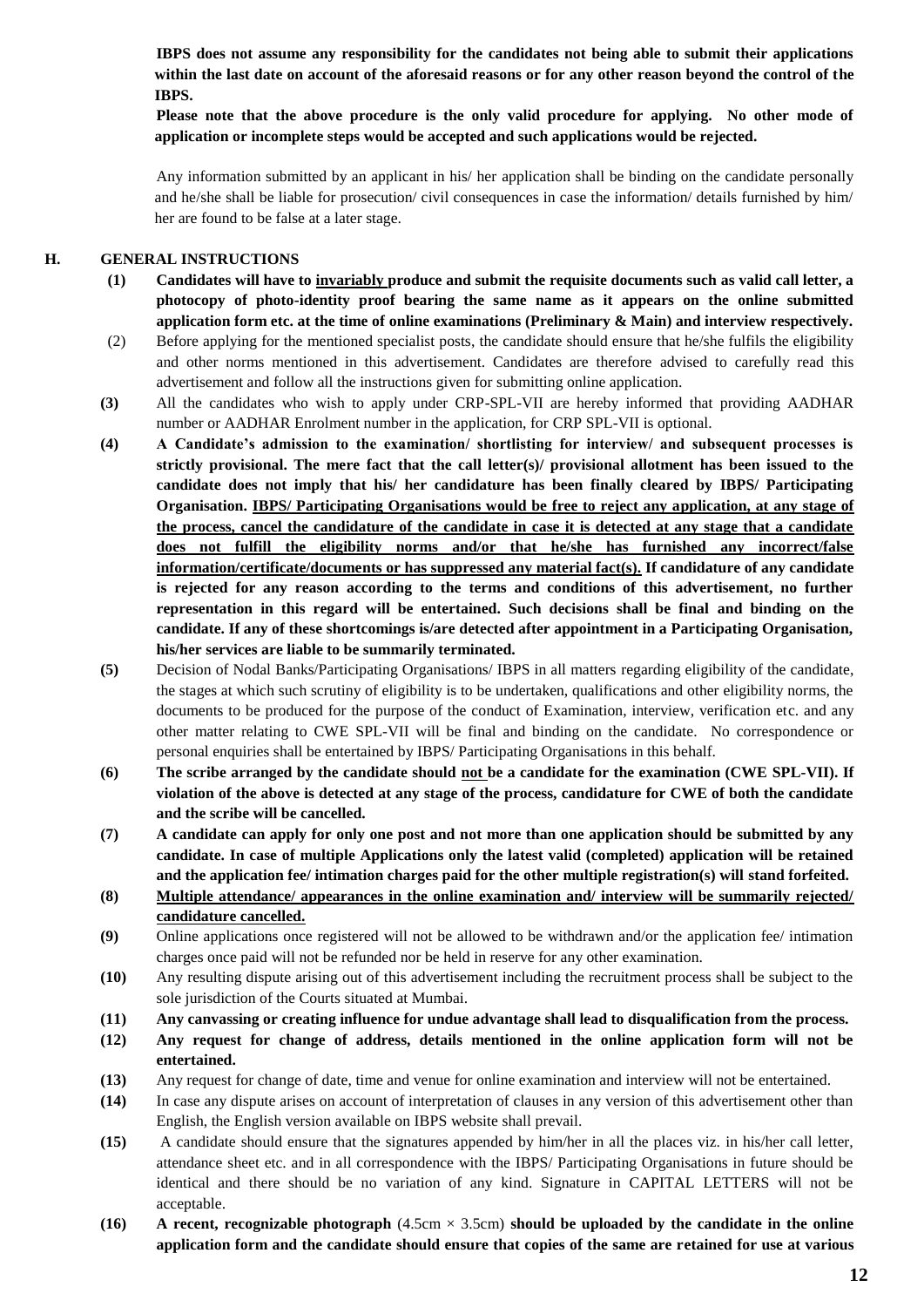**stages of the process. Candidates are also advised not to change their appearance till the process is completed. Failure to produce the same photograph at various stages of the process or doubt about identity at any stage could lead to disqualification.**

- **(17)** The possibility of occurrence of some problem in the administration of the examination cannot be ruled out completely which may impact test delivery and/or result from being generated. In that event, every effort will be made to rectify such problem, which may include movement of candidates, delay in test. Conduct of a reexam is at the absolute discretion of IBPS. Candidates will not have any claim for a re-test. Candidates not willing to move or not willing to participate in the delayed process of test delivery shall be summarily rejected from the process.
- **(18)** Candidates will have to appear for the interview at their own expense. However, eligible outstation SC/ST/Persons with Benchmark Disabilities category candidates called for interview will be paid II class to & fro railway/ bus fare or actual expenses incurred, whichever is less, by shortest route on production of proof of travel (rail/ bus ticket etc.). The above concession will not be admissible to SC/ST/Persons with Benchmark Disabilities category candidates who are already in service in Central / State Government, Corporations, Public Undertakings / Local Government, Institutions and Panchayats etc.
- **(19)** Nodal Banks/ Participating Organisations/ IBPS shall not be responsible for any application made/ wrong information provided by an unauthorized person / institution. Candidates are advised not to share/ mention their application details with/to anyone.
- **(20)** Appointment of provisionally allotted candidates is subject to his/her being declared medically fit, as per any other requirements of the Participating Organisation and subject to service and conduct rules of the Participating Organisation. Decision of Participating Organisations to which candidates are provisionally allotted will be final and binding on candidates. IBPS has no role to play here. **Any queries in this regard are to be made to the Participating Organisations only.**
- **(21)** IBPS reserves the right to change (cancel/ modify/ add) any of the criteria, method of selection and provisional allotment etc.
- **(22) Intimations will be sent by email and/ or sms only to the email ID and mobile number registered in the online application form for CWE SPL-VII.**
- **(23)** IBPS shall not be responsible if the information/ intimations do not reach candidates in case of change in the mobile number, email address, technical fault or otherwise, beyond the control of IBPS and candidates are advised to keep a close watch on the authorised IBPS website [www.ibps.in](http://www.ibps.in/) for latest updates.
- **(24) Order of preference for Participating Organisations has been inbuilt in the online application form. Candidates should necessarily indicate their order of preferences at this stage. No request for change in this connection shall be entertained.**
- **I. Following items are not allowed inside the examination centre:-**
	- **(a) Any stationery item like textual material (printed or written), bits of papers, Geometry/Pencil Box, Plastic Pouch, Calculator, Scale, Writing Pad, Pen Drives, Log Table, Electronic Pen/Scanner etc.**
	- **(b) Any communication device like Mobile Phone, Bluetooth, Earphones, Microphone, Pager, Health Band etc.**
	- **(c) Other items like Goggles, Handbags, Hair-pin, Hair-band, Belt, Cap, etc.**
	- **(d) All ornament like Ring, Earrings, Nose-pin, Chain/Necklace, Pendants, Badge, brooch etc. should be thoroughly checked.**
	- **(e) Any watch/Wrist Watch, Camera, etc.**
	- **(f) Any metallic item**
	- **(g) Any eatable item opened or packed, water bottle etc.**
	- **(h) Any other item which could be used for unfair means for hiding communication devices like camera, blue tooth devices etc.**

**Any infringement of these instructions shall entail cancellation of candidature and disciplinary action including ban from future examinations and police complaints.** 

**Candidates are advised in their own interest not to bring any of the banned items to the venue of the examination, as arrangement for their safekeeping cannot be assured. IBPS or any agency engaged with conduct of the online examination shall not take any responsibility for loss of any of the items. Responsibility of safekeeping of the same shall rest with the candidates at cost or no cost.**

## **J. ACTION AGAINST CANDIDATES FOUND GUILTY OF MISCONDUCT/ USE OF UNFAIR MEANS**

Candidates are advised in their own interest that they should not furnish any particulars that are false, tampered with or fabricated and should not suppress any material information while submitting online application.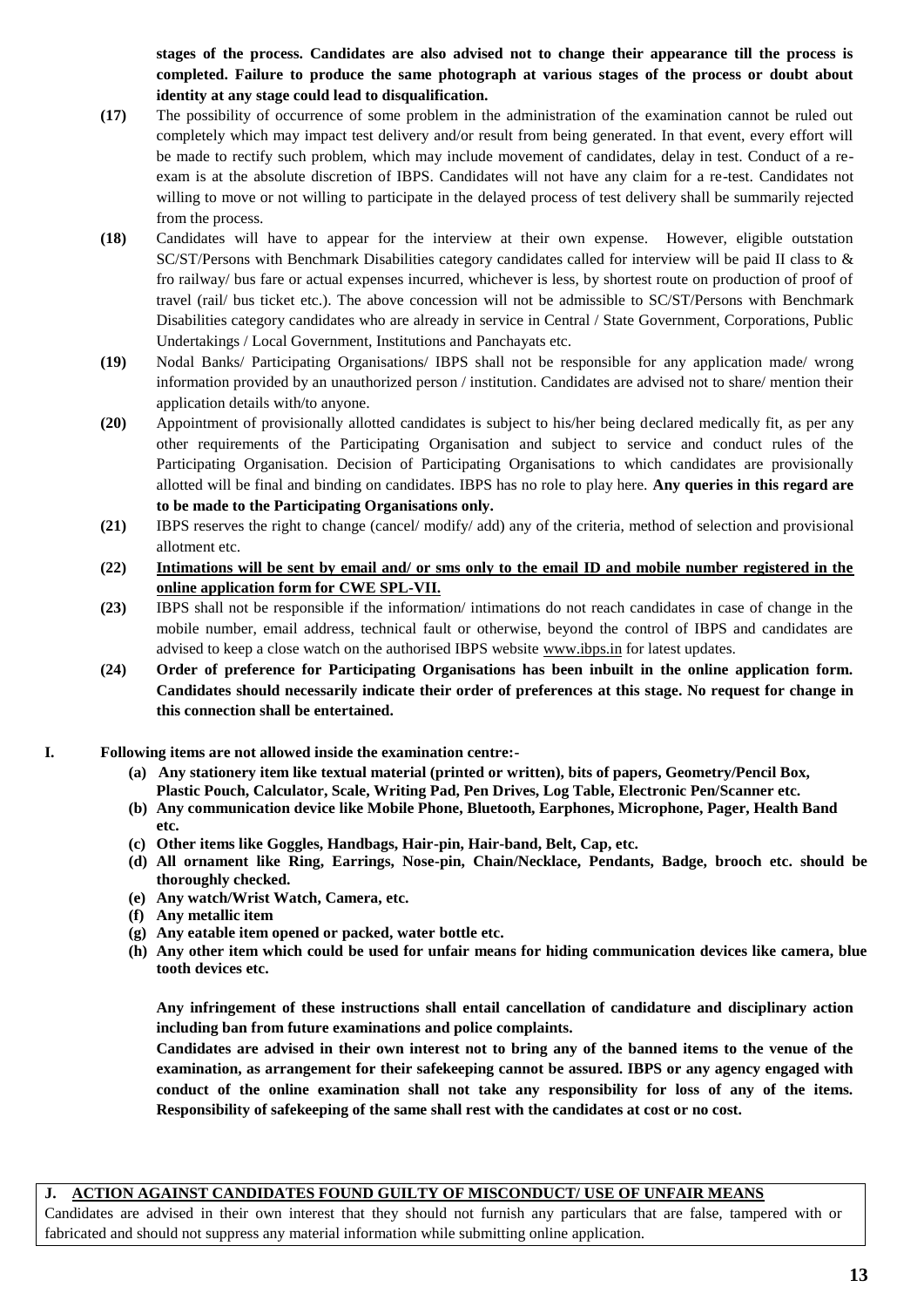At the time of examination, interview or in a subsequent selection procedure, if a candidate is (or has been ) found guilty of –

- (i) using unfair means or
- (ii) impersonating or procuring impersonation by any person or
- (iii) misbehaving in the examination/ interview hall or disclosing, publishing, reproducing, transmitting, storing or facilitating transmission and storage of contents of the test(s) or any information therein in whole or part thereof in any form or by any means, verbal or written, electronically or mechanically for any purpose or
- (iv) resorting to any irregular or improper means in connection with his/ her candidature or
- (v) obtaining support for his/ her candidature by unfair means, or
- (vi) carrying mobile phones or similar electronic devices of communication in the examination/ interview hall, such a
	- candidate may, in addition to rendering himself/ herself liable to criminal prosecution, be liable :

(a) to be disqualified from the examination for which he/ she is a candidate

- (b) to be debarred either permanently or for a specified period from any examination conducted by IBPS
- (c) for termination of service, if he/ she has already joined the Bank.

#### **Important:**

**IBPS would be analysing the responses (answers) of individual candidates with other candidates to detect patterns of similarity of right and wrong answers. If in the analytical procedure adopted by IBPS in this regard, it is inferred/ concluded that the responses have been shared and scores obtained are not genuine/ valid, IBPS reserves right to cancel the candidature of the concerned candidates and the result of such candidates (disqualified) will be withheld.**

## **K. CALL LETTERS**

The Centre, venue address, post applied for, date and time for both Preliminary and Main examination and interview shall be intimated in the respective Call Letter.

An eligible candidate should download his/her call letter from the authorised IBPS's website www.ibps.in by entering his/ her details i.e. Registration Number and Password/Date of Birth. No hard copy of the call letter/ Information Handout etc. will be sent by post/courier.

**Call letter for Scribe in the Main Examination:** There will be an additional call letter for Scribe for the Main Examination.

**Intimations will be sent by email and/ sms to the email ID and mobile number registered in the online application form for CRP SPL-VII. IBPS/ Participating Organisations will not take responsibility for late receipt / nonreceipt of any communication e-mailed/ sent via sms to the candidate due to change in the mobile number, email address, technical fault or otherwise beyond the control of IBPS/ Participating Organisations. Candidates are hence advised to regularly keep in touch with the authorised IBPS website [www.ibps.in](http://www.ibps.in/) for details, updates and any information which may be posted for further guidance as well as to check their registered e-mail account from time to time during the recruitment process.**

## **L. ANNOUNCEMENTS:**

All further announcements/ details pertaining to this process will only be published/ provided on authorised IBPS website [www.ibps.in](http://www.ibps.in/) from time to time.

## **M. DISCLAIMER:**

**Instances for providing incorrect information and/or process violation by a candidate detected at any stage of the selection, process will lead to disqualification of the candidate from the selection process and he/she will not be allowed to appear in any of the common recruitment process in the future. If such instances go undetected during the current selection process but are detected subsequently, such disqualification will take place with retrospective effect. Clarifications / decisions given / to be given by the Director, IBPS, regarding process for recruitment of Specialist Officers in Participating Organisations (CRP SPL-VII) shall be final and binding.**

**Mumbai Director Date: 27.10.2017 IBPS**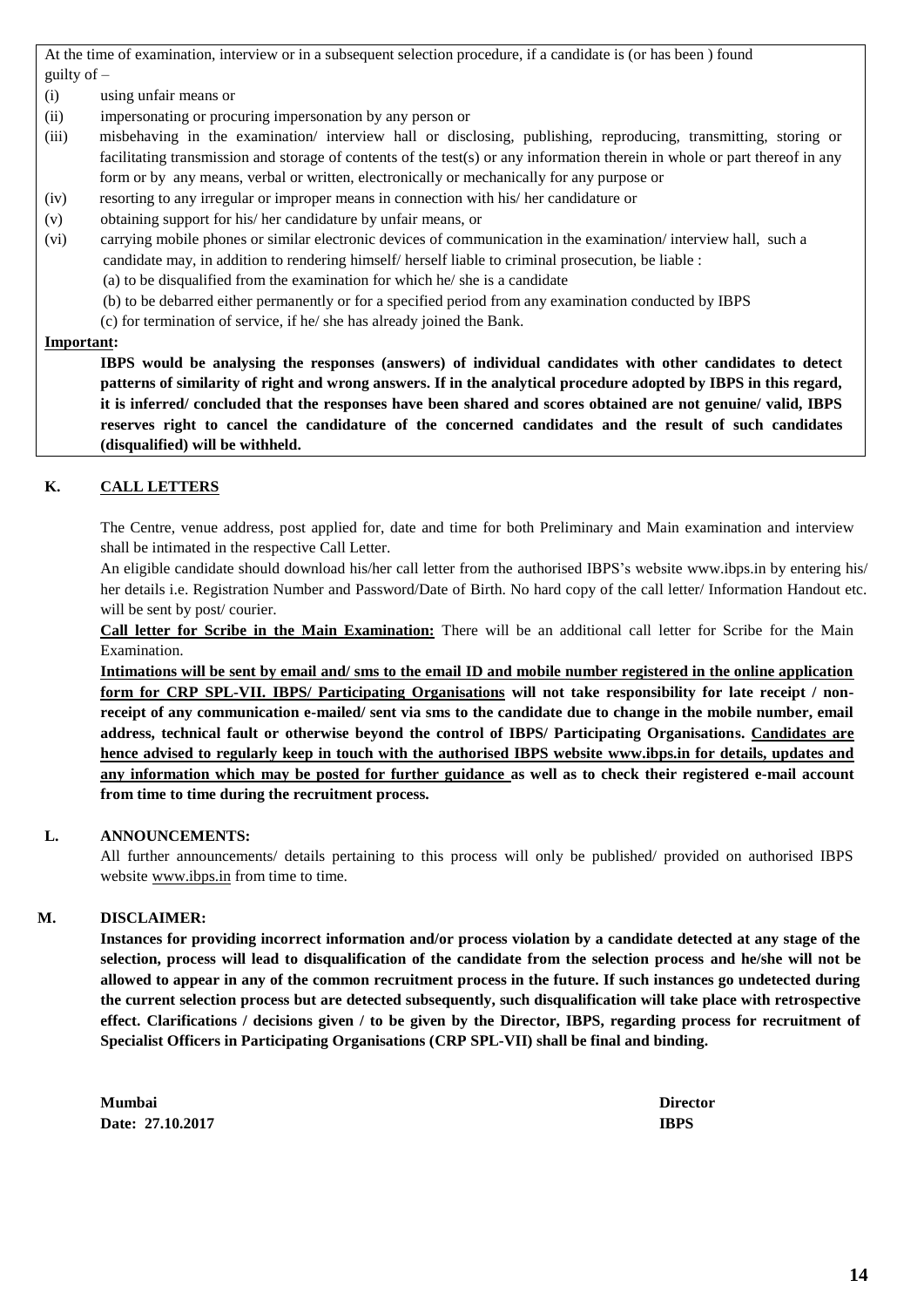#### **Indent for Specialist Officers for the year 2018-19 \* ANNEXURE I (INDICATIVE)**

POST : I.T.OFFICER (SCALE-I)

|                                  |              |                |                  |                |              |           | Out of Which   |           |                  |
|----------------------------------|--------------|----------------|------------------|----------------|--------------|-----------|----------------|-----------|------------------|
| <b>BANK</b>                      | <b>SC</b>    | <b>ST</b>      | <b>OBC</b>       | <b>GEN</b>     | <b>TOTAL</b> | HI        | OC             | VI        | ID               |
| <b>ALLAHABAD BANK</b>            | 3            | $\mathfrak{D}$ | 5                | 10             | 20           | $\theta$  |                | $\Omega$  | 1                |
| <b>ANDHRA BANK</b>               | <b>NR</b>    | <b>NR</b>      | <b>NR</b>        | <b>NR</b>      | <b>NR</b>    | <b>NR</b> | <b>NR</b>      | <b>NR</b> | <b>NR</b>        |
| <b>BANK OF BARODA</b>            | $\mathbf{0}$ | $\Omega$       | $\Omega$         | $\Omega$       | $\Omega$     | $\Omega$  | $\Omega$       | $\Omega$  | $\overline{0}$   |
| <b>BANK OF INDIA</b>             | 12           | 6              | 21               | 41             | 80           | 1         |                | $\Omega$  | $\theta$         |
| <b>BANK OF MAHARASHTRA</b>       | $\Omega$     | $\Omega$       | $\Omega$         | $\Omega$       | $\Omega$     | $\Omega$  | $\Omega$       | $\Omega$  | $\boldsymbol{0}$ |
| <b>CANARA BANK</b>               | 3            | 1              | 5                | 11             | 20           | $\Omega$  | $\Omega$       | $\Omega$  | $\theta$         |
| <b>CENTRAL BANK OF INDIA</b>     | $\theta$     | $\Omega$       | $\Omega$         | $\Omega$       | $\Omega$     | $\Omega$  | $\Omega$       | $\Omega$  | $\boldsymbol{0}$ |
| <b>CORPORATION BANK</b>          | $\theta$     | $\Omega$       | $\Omega$         | $\Omega$       | $\Omega$     | $\Omega$  | $\Omega$       | $\Omega$  | $\overline{0}$   |
| <b>DENA BANK</b>                 | $\mathbf{0}$ | $\Omega$       | $\Omega$         | $\overline{0}$ | $\Omega$     | $\Omega$  | $\Omega$       | $\Omega$  | $\overline{0}$   |
| <b>IDBI BANK</b>                 | $\theta$     | $\Omega$       | $\Omega$         | $\Omega$       | $\Omega$     | $\Omega$  | $\Omega$       | $\Omega$  | $\theta$         |
| <b>INDIAN BANK</b>               | <b>NR</b>    | <b>NR</b>      | <b>NR</b>        | <b>NR</b>      | <b>NR</b>    | <b>NR</b> | <b>NR</b>      | <b>NR</b> | <b>NR</b>        |
| <b>INDIAN OVERSEAS BANK</b>      | $\Omega$     | $\Omega$       | $\Omega$         | $\Omega$       | $\Omega$     | $\Omega$  | $\Omega$       | $\Omega$  | $\boldsymbol{0}$ |
| <b>ORIENTAL BANK OF COMMERCE</b> | $\theta$     | $\Omega$       | $\Omega$         | $\Omega$       | $\Omega$     | $\Omega$  | $\Omega$       | $\Omega$  | $\theta$         |
| PUNJAB & SIND BANK               | $\Omega$     | $\Omega$       | $\Omega$         | $\Omega$       | 0            | $\Omega$  | $\Omega$       | $\Omega$  | $\theta$         |
| PUNJAB NATIONAL BANK             | <b>NR</b>    | <b>NR</b>      | <b>NR</b>        | <b>NR</b>      | <b>NR</b>    | <b>NR</b> | <b>NR</b>      | <b>NR</b> | <b>NR</b>        |
| <b>SYNDICATE BANK</b>            | $\theta$     | $\Omega$       | $\Omega$         | $\overline{0}$ | $\Omega$     | $\Omega$  | $\Omega$       | $\Omega$  | $\overline{0}$   |
| <b>UCO BANK</b>                  | $\theta$     | $\Omega$       | $\Omega$         | $\Omega$       | $\Omega$     | $\Omega$  | $\Omega$       | $\Omega$  | $\theta$         |
| <b>UNION BANK OF INDIA</b>       | $\Omega$     | $\Omega$       | $\Omega$         | $\Omega$       | $\Omega$     | $\Omega$  | $\Omega$       | $\Omega$  | $\boldsymbol{0}$ |
| UNITED BANK OF INDIA             | $\mathbf{0}$ | $\Omega$       | $\boldsymbol{0}$ | $\overline{0}$ | $\Omega$     | $\Omega$  | $\Omega$       | $\Omega$  | $\boldsymbol{0}$ |
| <b>VIJAYA BANK</b>               | $\Omega$     | $\Omega$       | $\Omega$         | $\Omega$       | $\Omega$     | $\Omega$  | $\Omega$       | $\Omega$  | $\theta$         |
| <b>TOTAL</b>                     | 18           | 9              | 31               | 62             | 120          | 1         | $\overline{2}$ | $\Omega$  | 1                |

# POST : AGRICULTURAL FIELD OFFICER (SCALE-I)

|                              |              |                |              |                |              |                | Out of Which   |                |                  |
|------------------------------|--------------|----------------|--------------|----------------|--------------|----------------|----------------|----------------|------------------|
| <b>BANK</b>                  | <b>SC</b>    | <b>ST</b>      | <b>OBC</b>   | <b>GEN</b>     | <b>TOTAL</b> | HI             | <b>OC</b>      | VI             | ID               |
| ALLAHABAD BANK               | 4            | 2              | 7            | 12             | 25           | $\Omega$       | $\Omega$       | $\theta$       | $\overline{0}$   |
| <b>ANDHRA BANK</b>           | <b>NR</b>    | <b>NR</b>      | <b>NR</b>    | <b>NR</b>      | <b>NR</b>    | <b>NR</b>      | <b>NR</b>      | <b>NR</b>      | <b>NR</b>        |
| <b>BANK OF BARODA</b>        | $\theta$     | $\Omega$       | $\Omega$     | $\Omega$       | $\Omega$     | $\Omega$       | $\Omega$       | $\Omega$       | $\overline{0}$   |
| <b>BANK OF INDIA</b>         | 7            | $\overline{4}$ | 14           | 25             | 50           | $\overline{0}$ | $\Omega$       | $\Omega$       | $\boldsymbol{0}$ |
| <b>BANK OF MAHARASHTRA</b>   | $\theta$     | $\Omega$       | $\Omega$     | $\Omega$       | $\Omega$     | $\Omega$       | $\Omega$       | $\Omega$       | $\overline{0}$   |
| <b>CANARA BANK</b>           | 30           | 15             | 55           | 100            | 200          | $\Omega$       | $\Omega$       | $\Omega$       | $\theta$         |
| <b>CENTRAL BANK OF INDIA</b> | 45           | 23             | 81           | 151            | 300          | 3              | $\overline{3}$ | 3              | $\boldsymbol{0}$ |
| <b>CORPORATION BANK</b>      | $\mathbf{0}$ | $\Omega$       | $\Omega$     | $\overline{0}$ | $\Omega$     | $\Omega$       | $\Omega$       | $\Omega$       | $\boldsymbol{0}$ |
| <b>DENA BANK</b>             | $\Omega$     | $\Omega$       | $\Omega$     | $\Omega$       | $\Omega$     | $\Omega$       | $\Omega$       | $\Omega$       | $\boldsymbol{0}$ |
| <b>IDBI BANK</b>             | $\theta$     | $\Omega$       | $\Omega$     | $\Omega$       | $\Omega$     | $\Omega$       | $\Omega$       | $\Omega$       | $\theta$         |
| <b>INDIAN BANK</b>           | <b>NR</b>    | <b>NR</b>      | <b>NR</b>    | <b>NR</b>      | <b>NR</b>    | <b>NR</b>      | <b>NR</b>      | <b>NR</b>      | <b>NR</b>        |
| <b>INDIAN OVERSEAS BANK</b>  | $\theta$     | $\Omega$       | $\Omega$     | $\Omega$       | $\theta$     | $\Omega$       | $\Omega$       | $\Omega$       | $\boldsymbol{0}$ |
| ORIENTAL BANK OF COMMERCE    | 37           | 18             | 67           | 128            | 250          | $\overline{2}$ | $\overline{c}$ | $\Omega$       | $\overline{2}$   |
| PUNJAB & SIND BANK           | $\theta$     | $\Omega$       | $\Omega$     | $\Omega$       | $\Omega$     | $\Omega$       | $\Omega$       | $\Omega$       | $\theta$         |
| PUNJAB NATIONAL BANK         | <b>NR</b>    | <b>NR</b>      | <b>NR</b>    | <b>NR</b>      | <b>NR</b>    | <b>NR</b>      | <b>NR</b>      | <b>NR</b>      | <b>NR</b>        |
| <b>SYNDICATE BANK</b>        | $\mathbf{0}$ | $\Omega$       | $\mathbf{0}$ | $\overline{0}$ | $\mathbf{0}$ | $\Omega$       | $\Omega$       | $\overline{0}$ | $\overline{0}$   |
| <b>UCO BANK</b>              | $\theta$     | $\Omega$       | $\Omega$     | $\Omega$       | $\Omega$     | $\Omega$       | $\Omega$       | $\Omega$       | $\theta$         |
| UNION BANK OF INDIA          | 6            | $\overline{2}$ | 11           | 31             | 50           | $\Omega$       |                | $\Omega$       | $\overline{0}$   |
| UNITED BANK OF INDIA         | $\Omega$     | $\Omega$       | $\Omega$     | $\Omega$       | $\Omega$     | $\Omega$       | $\Omega$       | $\Omega$       | $\theta$         |
| <b>VIJAYA BANK</b>           | $\Omega$     | $\Omega$       | $\Omega$     | $\Omega$       | $\Omega$     | $\Omega$       | $\Omega$       | $\Omega$       | $\boldsymbol{0}$ |
| <b>TOTAL</b>                 | 129          | 64             | 235          | 447            | 875          | 5              | 6              | 3              | $\overline{2}$   |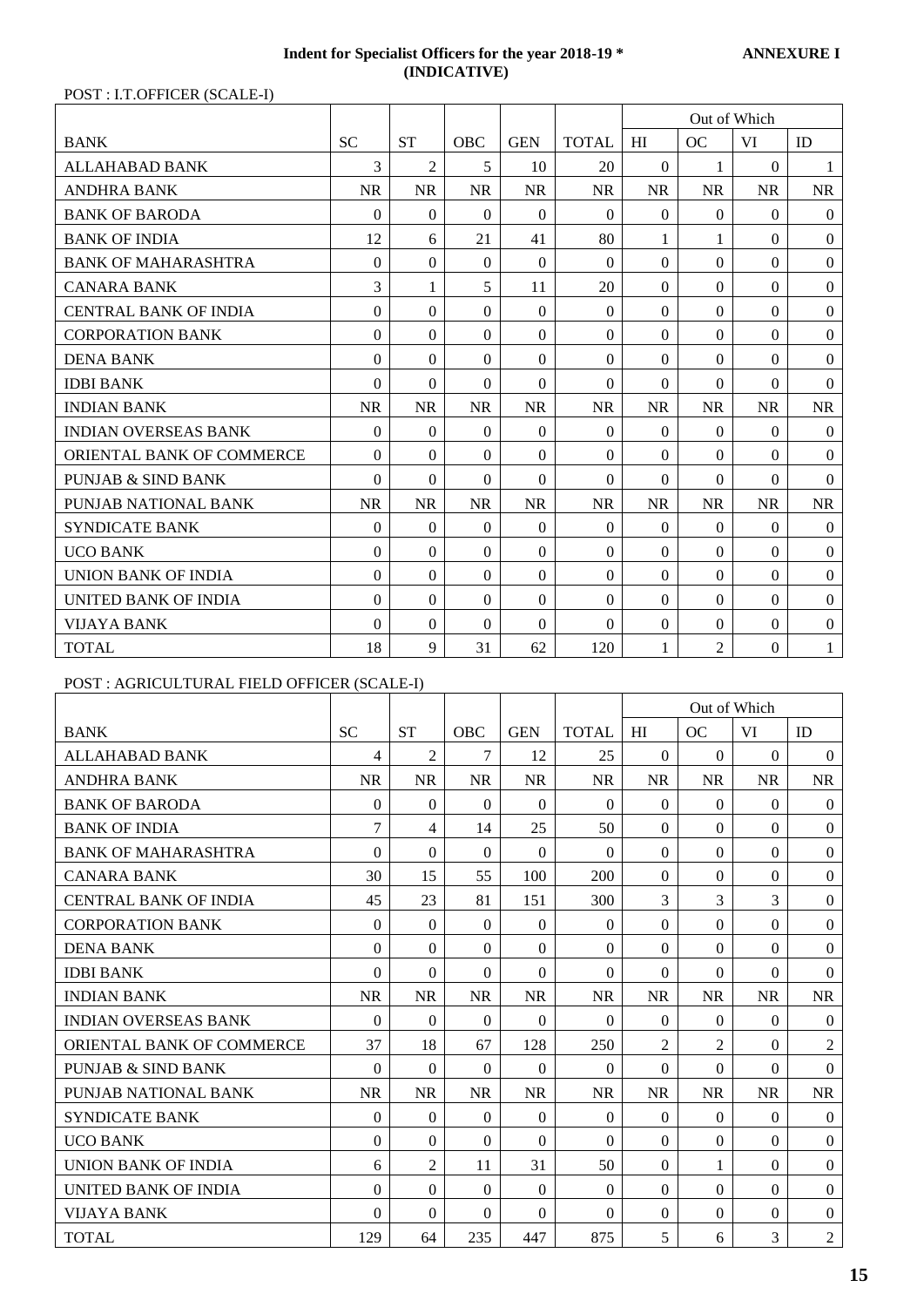## POST : RAJBHASHA ADHIKARI (SCALE-I)

|                                  |                |              |                  |                |              |                  | Out of Which |              |                  |
|----------------------------------|----------------|--------------|------------------|----------------|--------------|------------------|--------------|--------------|------------------|
| <b>BANK</b>                      | <b>SC</b>      | <b>ST</b>    | <b>OBC</b>       | <b>GEN</b>     | <b>TOTAL</b> | HI               | OC           | VI           | ID               |
| <b>ALLAHABAD BANK</b>            | 1              | $\theta$     | 1                | 3              | 5            | $\Omega$         | $\Omega$     | $\Omega$     | $\theta$         |
| <b>ANDHRA BANK</b>               | <b>NR</b>      | <b>NR</b>    | <b>NR</b>        | <b>NR</b>      | <b>NR</b>    | <b>NR</b>        | <b>NR</b>    | <b>NR</b>    | <b>NR</b>        |
| <b>BANK OF BARODA</b>            | $\Omega$       | $\Omega$     | $\boldsymbol{0}$ | $\Omega$       | $\Omega$     | $\Omega$         | $\Omega$     | $\Omega$     | $\overline{0}$   |
| <b>BANK OF INDIA</b>             | $\overline{2}$ | 1            | $\overline{4}$   | 8              | 15           | $\Omega$         | 1            | $\Omega$     | $\boldsymbol{0}$ |
| <b>BANK OF MAHARASHTRA</b>       | $\Omega$       | $\Omega$     | $\Omega$         | $\Omega$       | $\Omega$     | $\Omega$         | $\Omega$     | $\Omega$     | $\boldsymbol{0}$ |
| <b>CANARA BANK</b>               | $\Omega$       | $\Omega$     | $\Omega$         | $\Omega$       | $\Omega$     | $\Omega$         | $\Omega$     | $\Omega$     | $\boldsymbol{0}$ |
| <b>CENTRAL BANK OF INDIA</b>     | $\mathbf{0}$   | $\Omega$     | $\boldsymbol{0}$ | $\overline{0}$ | $\Omega$     | $\boldsymbol{0}$ | $\Omega$     | $\Omega$     | $\boldsymbol{0}$ |
| <b>CORPORATION BANK</b>          | $\mathbf{0}$   | $\Omega$     | $\Omega$         | $\overline{0}$ | $\Omega$     | $\Omega$         | $\Omega$     | $\Omega$     | $\theta$         |
| <b>DENA BANK</b>                 | $\theta$       | $\Omega$     | $\Omega$         | $\Omega$       | 0            | $\Omega$         | $\Omega$     | $\Omega$     | $\boldsymbol{0}$ |
| <b>IDBI BANK</b>                 | $\Omega$       | $\Omega$     | $\Omega$         | $\Omega$       | $\Omega$     | $\Omega$         | $\Omega$     | $\Omega$     | $\theta$         |
| <b>INDIAN BANK</b>               | <b>NR</b>      | <b>NR</b>    | <b>NR</b>        | <b>NR</b>      | <b>NR</b>    | <b>NR</b>        | <b>NR</b>    | <b>NR</b>    | <b>NR</b>        |
| <b>INDIAN OVERSEAS BANK</b>      | $\Omega$       | $\mathbf{0}$ | $\overline{0}$   | $\Omega$       | $\Omega$     | $\Omega$         | $\mathbf{0}$ | $\Omega$     | $\theta$         |
| <b>ORIENTAL BANK OF COMMERCE</b> | $\theta$       | $\Omega$     | $\Omega$         | $\Omega$       | $\theta$     | $\Omega$         | $\Omega$     | $\Omega$     | $\theta$         |
| <b>PUNJAB &amp; SIND BANK</b>    | $\theta$       | $\theta$     | $\Omega$         | $\Omega$       | $\theta$     | $\Omega$         | $\Omega$     | $\Omega$     | $\theta$         |
| PUNJAB NATIONAL BANK             | <b>NR</b>      | <b>NR</b>    | <b>NR</b>        | <b>NR</b>      | <b>NR</b>    | <b>NR</b>        | <b>NR</b>    | <b>NR</b>    | <b>NR</b>        |
| <b>SYNDICATE BANK</b>            | $\Omega$       | $\Omega$     | $\boldsymbol{0}$ | $\Omega$       | $\Omega$     | $\Omega$         | $\Omega$     | $\Omega$     | $\overline{0}$   |
| <b>UCO BANK</b>                  | $\theta$       | $\Omega$     | $\Omega$         | $\Omega$       | $\theta$     | $\Omega$         | $\Omega$     | $\Omega$     | $\theta$         |
| <b>UNION BANK OF INDIA</b>       | $\overline{2}$ | $\Omega$     | 3                | 5              | 10           | $\Omega$         | $\Omega$     | $\mathbf{1}$ | $\boldsymbol{0}$ |
| UNITED BANK OF INDIA             | $\Omega$       | $\Omega$     | $\Omega$         | $\Omega$       | $\Omega$     | $\Omega$         | $\Omega$     | $\Omega$     | $\theta$         |
| <b>VIJAYA BANK</b>               | $\Omega$       | $\Omega$     | $\Omega$         | $\Omega$       | $\Omega$     | $\Omega$         | $\Omega$     | $\Omega$     | $\boldsymbol{0}$ |
| <b>TOTAL</b>                     | 5              | 1            | 8                | 16             | 30           | $\Omega$         |              | $\mathbf{1}$ | $\boldsymbol{0}$ |

# POST : LAW OFFICER (SCALE-I)

|                                  |                  |                  |                |                |              |              | Out of Which   |                |                  |
|----------------------------------|------------------|------------------|----------------|----------------|--------------|--------------|----------------|----------------|------------------|
| <b>BANK</b>                      | <b>SC</b>        | <b>ST</b>        | <b>OBC</b>     | <b>GEN</b>     | <b>TOTAL</b> | HI           | OC             | VI             | ID               |
| <b>ALLAHABAD BANK</b>            | 1                | $\Omega$         | 1              | 3              | 5            | $\Omega$     | $\Omega$       | $\Omega$       | $\overline{0}$   |
| <b>ANDHRA BANK</b>               | <b>NR</b>        | <b>NR</b>        | <b>NR</b>      | <b>NR</b>      | <b>NR</b>    | <b>NR</b>    | <b>NR</b>      | <b>NR</b>      | <b>NR</b>        |
| <b>BANK OF BARODA</b>            | $\boldsymbol{0}$ | $\Omega$         | $\Omega$       | $\mathbf{0}$   | $\Omega$     | $\theta$     | $\Omega$       | $\overline{0}$ | $\boldsymbol{0}$ |
| <b>BANK OF INDIA</b>             | $\Omega$         | $\overline{0}$   | 1              | $\overline{4}$ | 5            | $\mathbf{0}$ | $\Omega$       | $\Omega$       | $\overline{0}$   |
| <b>BANK OF MAHARASHTRA</b>       | $\Omega$         | $\theta$         | $\Omega$       | 0              | $\Omega$     | $\Omega$     | $\Omega$       | $\Omega$       | $\mathbf{0}$     |
| <b>CANARA BANK</b>               | 6                | 3                | 10             | 21             | 40           | $\Omega$     | $\Omega$       | $\Omega$       | $\boldsymbol{0}$ |
| <b>CENTRAL BANK OF INDIA</b>     | $\Omega$         | $\overline{0}$   | $\Omega$       | $\Omega$       | $\theta$     | $\Omega$     | $\Omega$       | $\Omega$       | $\mathbf{0}$     |
| <b>CORPORATION BANK</b>          | $\boldsymbol{0}$ | $\Omega$         | $\Omega$       | $\Omega$       | $\theta$     | $\Omega$     | $\Omega$       | $\Omega$       | $\mathbf{0}$     |
| <b>DENA BANK</b>                 | $\mathbf{0}$     | $\Omega$         | $\Omega$       | 0              | $\theta$     | $\theta$     | $\Omega$       | $\Omega$       | $\boldsymbol{0}$ |
| <b>IDBI BANK</b>                 | $\Omega$         | $\Omega$         | $\Omega$       | $\Omega$       | $\theta$     | $\Omega$     | $\Omega$       | $\Omega$       | $\mathbf{0}$     |
| <b>INDIAN BANK</b>               | <b>NR</b>        | <b>NR</b>        | <b>NR</b>      | <b>NR</b>      | <b>NR</b>    | <b>NR</b>    | <b>NR</b>      | <b>NR</b>      | <b>NR</b>        |
| <b>INDIAN OVERSEAS BANK</b>      | $\Omega$         | $\Omega$         | $\Omega$       | $\overline{0}$ | $\theta$     | $\theta$     | $\Omega$       | $\Omega$       | $\boldsymbol{0}$ |
| <b>ORIENTAL BANK OF COMMERCE</b> | $\Omega$         | $\Omega$         | $\Omega$       | $\overline{0}$ | $\theta$     | $\Omega$     | $\Omega$       | $\Omega$       | $\overline{0}$   |
| <b>PUNJAB &amp; SIND BANK</b>    | $\Omega$         | $\Omega$         | $\Omega$       | 0              | $\theta$     | $\Omega$     | $\Omega$       | $\Omega$       | $\boldsymbol{0}$ |
| PUNJAB NATIONAL BANK             | <b>NR</b>        | <b>NR</b>        | <b>NR</b>      | <b>NR</b>      | <b>NR</b>    | <b>NR</b>    | <b>NR</b>      | <b>NR</b>      | <b>NR</b>        |
| <b>SYNDICATE BANK</b>            | $\Omega$         | $\Omega$         | $\Omega$       | $\mathbf{0}$   | $\theta$     | $\theta$     | $\Omega$       | $\Omega$       | $\overline{0}$   |
| <b>UCO BANK</b>                  | $\boldsymbol{0}$ | $\boldsymbol{0}$ | $\overline{0}$ | $\overline{0}$ | $\Omega$     | $\mathbf{0}$ | $\overline{0}$ | $\Omega$       | $\mathbf{0}$     |
| UNION BANK OF INDIA              | $\overline{2}$   | 1                | 3              | $\overline{4}$ | 10           | $\Omega$     | $\Omega$       | $\Omega$       | $\mathbf{1}$     |
| UNITED BANK OF INDIA             | $\Omega$         | $\Omega$         | $\Omega$       | $\Omega$       | $\Omega$     | $\Omega$     | $\Omega$       | $\Omega$       | $\mathbf{0}$     |
| <b>VIJAYA BANK</b>               | $\Omega$         | $\Omega$         | $\Omega$       | $\Omega$       | $\theta$     | $\Omega$     | $\Omega$       | $\Omega$       | $\boldsymbol{0}$ |
| <b>TOTAL</b>                     | 9                | $\overline{4}$   | 15             | 32             | 60           | $\Omega$     | $\Omega$       | $\Omega$       | 1                |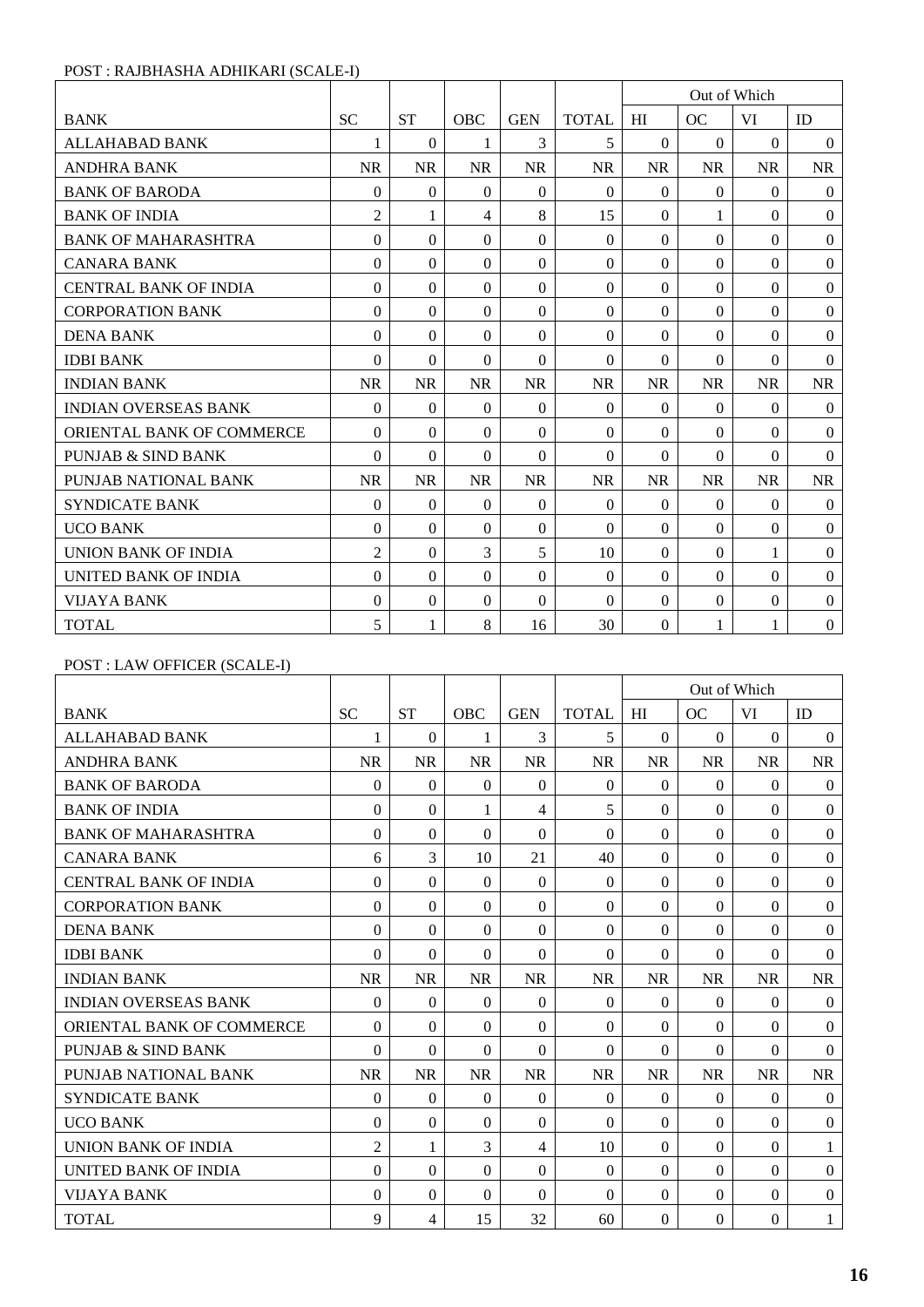## POST : HR/PERSONNEL OFFICER (SCALE-I)

|                              |                  |              |                |            |                |              | Out of Which |           |                |
|------------------------------|------------------|--------------|----------------|------------|----------------|--------------|--------------|-----------|----------------|
| <b>BANK</b>                  | <b>SC</b>        | <b>ST</b>    | <b>OBC</b>     | <b>GEN</b> | <b>TOTAL</b>   | HI           | OC           | VI        | ID             |
| <b>ALLAHABAD BANK</b>        | 1                | $\Omega$     | 3              | 6          | 10             | $\theta$     | $\Omega$     | $\Omega$  | $\Omega$       |
| <b>ANDHRA BANK</b>           | <b>NR</b>        | <b>NR</b>    | <b>NR</b>      | <b>NR</b>  | <b>NR</b>      | <b>NR</b>    | <b>NR</b>    | <b>NR</b> | <b>NR</b>      |
| <b>BANK OF BARODA</b>        | $\Omega$         | $\Omega$     | $\Omega$       | $\Omega$   | $\Omega$       | $\Omega$     | $\theta$     | $\Omega$  | $\Omega$       |
| <b>BANK OF INDIA</b>         | $\Omega$         | $\Omega$     |                | 4          | 5              | $\Omega$     | $\Omega$     | $\Omega$  | $\overline{0}$ |
| <b>BANK OF MAHARASHTRA</b>   | $\Omega$         | $\Omega$     | $\Omega$       | $\Omega$   | $\Omega$       | $\Omega$     | $\Omega$     | 0         | $\overline{0}$ |
| <b>CANARA BANK</b>           | 1                | $\Omega$     | $\overline{2}$ | 7          | 10             | $\Omega$     | 1            | $\theta$  | $\Omega$       |
| <b>CENTRAL BANK OF INDIA</b> | $\Omega$         | $\Omega$     | $\Omega$       | $\Omega$   | $\theta$       | $\Omega$     | $\Omega$     | $\Omega$  | $\overline{0}$ |
| <b>CORPORATION BANK</b>      | $\Omega$         | $\Omega$     | $\Omega$       | $\Omega$   | $\Omega$       | $\Omega$     | $\Omega$     | 0         | $\Omega$       |
| <b>DENA BANK</b>             | $\Omega$         | $\Omega$     | $\Omega$       | $\Omega$   | $\Omega$       | $\Omega$     | $\Omega$     | $\Omega$  | $\overline{0}$ |
| <b>IDBI BANK</b>             | $\Omega$         | $\Omega$     | $\Omega$       | $\Omega$   | $\Omega$       | $\Omega$     | $\Omega$     | $\Omega$  | $\overline{0}$ |
| <b>INDIAN BANK</b>           | <b>NR</b>        | <b>NR</b>    | <b>NR</b>      | <b>NR</b>  | <b>NR</b>      | <b>NR</b>    | <b>NR</b>    | <b>NR</b> | NR             |
| <b>INDIAN OVERSEAS BANK</b>  | $\Omega$         | $\Omega$     | $\Omega$       | $\Omega$   | $\Omega$       | $\Omega$     | $\theta$     | $\Omega$  | $\Omega$       |
| ORIENTAL BANK OF COMMERCE    | $\Omega$         | $\Omega$     | $\Omega$       | $\Omega$   | $\Omega$       | $\Omega$     | $\Omega$     | $\Omega$  | $\Omega$       |
| PUNJAB & SIND BANK           | $\Omega$         | $\Omega$     | $\Omega$       | $\Omega$   | $\Omega$       | $\Omega$     | $\Omega$     | 0         | $\Omega$       |
| PUNJAB NATIONAL BANK         | <b>NR</b>        | <b>NR</b>    | <b>NR</b>      | <b>NR</b>  | <b>NR</b>      | <b>NR</b>    | <b>NR</b>    | <b>NR</b> | <b>NR</b>      |
| <b>SYNDICATE BANK</b>        | $\boldsymbol{0}$ | $\Omega$     | $\theta$       | $\Omega$   | $\overline{0}$ | $\theta$     | $\theta$     | $\Omega$  | $\mathbf{0}$   |
| <b>UCO BANK</b>              | $\Omega$         | $\Omega$     | $\Omega$       | $\Omega$   | $\Omega$       | $\theta$     | $\Omega$     | $\Omega$  | $\Omega$       |
| UNION BANK OF INDIA          | $\overline{2}$   | 1            | 3              | 4          | 10             | 1            | $\Omega$     | 0         | $\Omega$       |
| UNITED BANK OF INDIA         | $\Omega$         | $\Omega$     | $\Omega$       | $\Omega$   | $\Omega$       | $\Omega$     | $\Omega$     | $\Omega$  | $\Omega$       |
| <b>VIJAYA BANK</b>           | $\Omega$         | $\Omega$     | $\Omega$       | $\Omega$   | $\Omega$       | $\Omega$     | $\Omega$     | $\Omega$  | $\mathbf{0}$   |
| <b>TOTAL</b>                 | 4                | $\mathbf{1}$ | 9              | 21         | 35             | $\mathbf{1}$ | 1            | $\theta$  | $\mathbf{0}$   |

## POST : MARKETING OFFICER (SCALE-I)

|                                  |              |                |                |                |              |                  | Out of Which     |                  |                  |
|----------------------------------|--------------|----------------|----------------|----------------|--------------|------------------|------------------|------------------|------------------|
| <b>BANK</b>                      | <b>SC</b>    | <b>ST</b>      | OBC            | <b>GEN</b>     | <b>TOTAL</b> | HI               | OC               | VI               | ID               |
| <b>ALLAHABAD BANK</b>            | $\Omega$     | $\theta$       | $\Omega$       | $\theta$       | $\Omega$     | $\theta$         | $\Omega$         | $\Omega$         | $\overline{0}$   |
| <b>ANDHRA BANK</b>               | <b>NR</b>    | <b>NR</b>      | <b>NR</b>      | <b>NR</b>      | <b>NR</b>    | <b>NR</b>        | <b>NR</b>        | <b>NR</b>        | <b>NR</b>        |
| <b>BANK OF BARODA</b>            | $\Omega$     | $\Omega$       | $\Omega$       | $\Omega$       | $\Omega$     | $\Omega$         | $\Omega$         | $\Omega$         | $\theta$         |
| <b>BANK OF INDIA</b>             | $\theta$     | $\Omega$       | 1              | 4              | 5            | $\Omega$         | $\Omega$         | $\Omega$         | $\boldsymbol{0}$ |
| <b>BANK OF MAHARASHTRA</b>       | $\theta$     | $\Omega$       | $\Omega$       | $\overline{0}$ | $\Omega$     | $\overline{0}$   | $\mathbf{0}$     | $\overline{0}$   | $\boldsymbol{0}$ |
| <b>CANARA BANK</b>               | 21           | 10             | 39             | 70             | 140          | $\Omega$         | $\Omega$         | $\Omega$         | $\boldsymbol{0}$ |
| <b>CENTRAL BANK OF INDIA</b>     | $\Omega$     | $\Omega$       | $\Omega$       | $\Omega$       | $\Omega$     | $\Omega$         | $\Omega$         | $\Omega$         | $\boldsymbol{0}$ |
| <b>CORPORATION BANK</b>          | $\Omega$     | $\Omega$       | $\Omega$       | $\Omega$       | $\Omega$     | $\Omega$         | $\Omega$         | $\Omega$         | $\boldsymbol{0}$ |
| <b>DENA BANK</b>                 | $\Omega$     | $\overline{0}$ | $\overline{0}$ | $\Omega$       | $\Omega$     | $\overline{0}$   | $\overline{0}$   | $\Omega$         | $\boldsymbol{0}$ |
| <b>IDBI BANK</b>                 | $\theta$     | $\Omega$       | $\Omega$       | $\Omega$       | $\Omega$     | $\Omega$         | $\Omega$         | $\Omega$         | $\theta$         |
| <b>INDIAN BANK</b>               | <b>NR</b>    | <b>NR</b>      | <b>NR</b>      | <b>NR</b>      | <b>NR</b>    | <b>NR</b>        | <b>NR</b>        | <b>NR</b>        | <b>NR</b>        |
| <b>INDIAN OVERSEAS BANK</b>      | $\Omega$     | $\Omega$       | $\mathbf{0}$   | $\overline{0}$ | $\mathbf{0}$ | $\Omega$         | $\Omega$         | $\theta$         | $\overline{0}$   |
| <b>ORIENTAL BANK OF COMMERCE</b> | $\theta$     | $\Omega$       | $\Omega$       | $\Omega$       | $\Omega$     | $\Omega$         | $\Omega$         | $\Omega$         | $\theta$         |
| <b>PUNJAB &amp; SIND BANK</b>    | $\Omega$     | $\Omega$       | $\Omega$       | $\Omega$       | $\theta$     | $\Omega$         | $\Omega$         | $\Omega$         | $\theta$         |
| PUNJAB NATIONAL BANK             | <b>NR</b>    | <b>NR</b>      | <b>NR</b>      | <b>NR</b>      | <b>NR</b>    | <b>NR</b>        | <b>NR</b>        | <b>NR</b>        | NR               |
| <b>SYNDICATE BANK</b>            | $\mathbf{0}$ | $\Omega$       | $\overline{0}$ | $\overline{0}$ | $\mathbf{0}$ | $\boldsymbol{0}$ | $\boldsymbol{0}$ | $\boldsymbol{0}$ | $\boldsymbol{0}$ |
| <b>UCO BANK</b>                  | $\Omega$     | $\Omega$       | $\Omega$       | $\Omega$       | $\Omega$     | $\Omega$         | $\Omega$         | $\Omega$         | $\theta$         |
| <b>UNION BANK OF INDIA</b>       | 6            | $\overline{2}$ | 12             | 30             | 50           | $\Omega$         | 1                | $\Omega$         | $\boldsymbol{0}$ |
| UNITED BANK OF INDIA             | $\Omega$     | $\Omega$       | $\Omega$       | $\Omega$       | $\Omega$     | $\Omega$         | $\Omega$         | $\Omega$         | $\boldsymbol{0}$ |
| <b>VIJAYA BANK</b>               | $\Omega$     | $\Omega$       | $\Omega$       | $\Omega$       | $\Omega$     | $\Omega$         | $\Omega$         | $\Omega$         | $\boldsymbol{0}$ |
| <b>TOTAL</b>                     | 27           | 12             | 52             | 104            | 195          | $\Omega$         |                  | $\Omega$         | $\boldsymbol{0}$ |

**\* updated Data, if any, will be available on IBPS website from Time to Time.**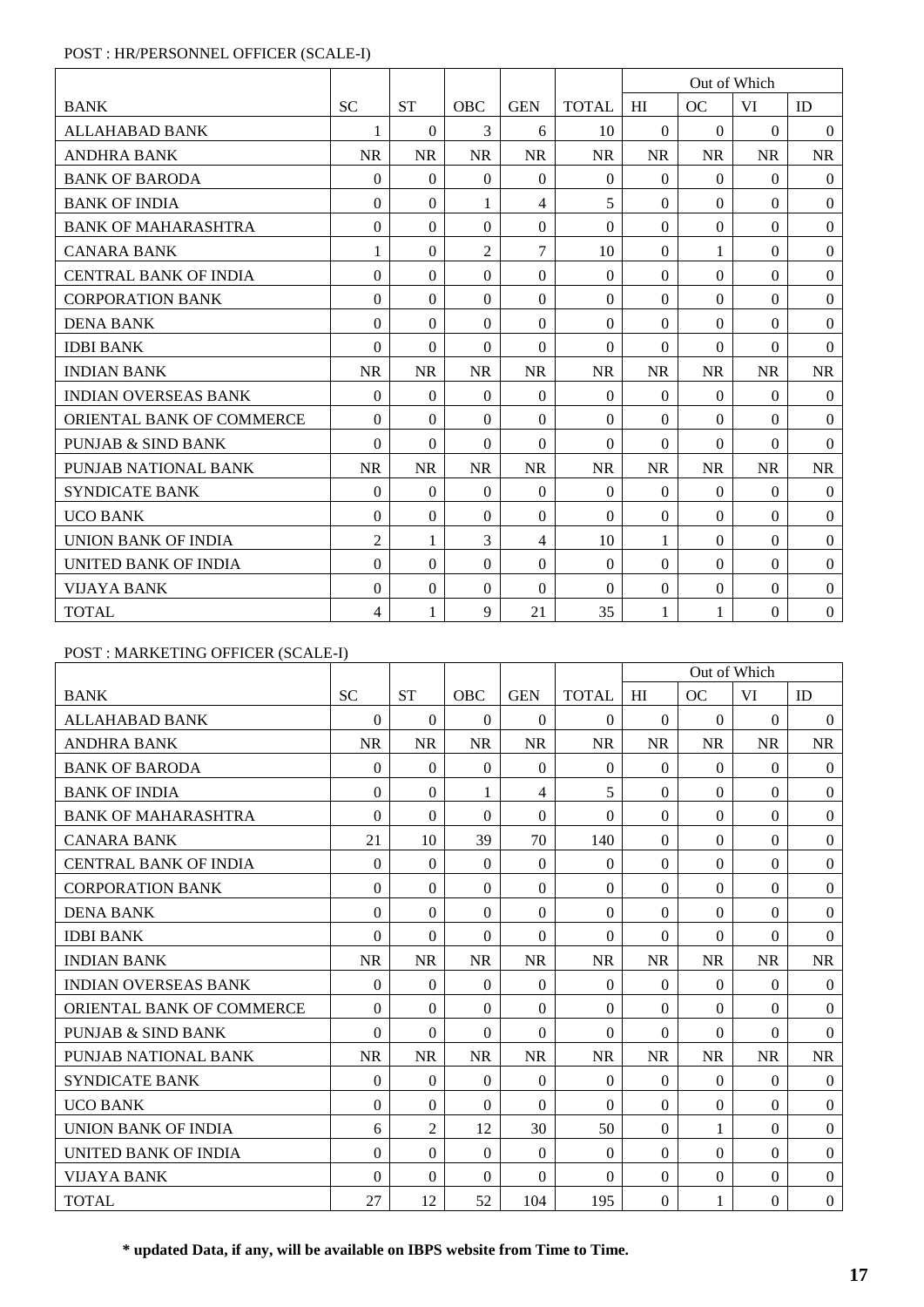## **EXAMINATION CENTRES – Preliminary and Main Examination (Tentative List)**

The examination may be held at the following centres and the address of the venue will be advised in the call letters. IBPS, however, reserves the right to cancel any of the Examination Centres and/ or add some other Centres, at its discretion, depending upon the response, administrative feasibility, etc. IBPS also reserves the right to allot the candidate to any centre other than the one he/she has opted for.

| <b>State</b><br>Code | State /UT / NCR               | <b>Preliminary Exam Centre</b>                                                                                | <b>Main examination Center</b>           |
|----------------------|-------------------------------|---------------------------------------------------------------------------------------------------------------|------------------------------------------|
| 11                   | Andaman & Nicobar             | Port Blair                                                                                                    | Port Blair                               |
| 12                   | Andhra Pradesh                | Chirala, Chittoor, Guntur, Kakinada, Kurnool, Nellore,                                                        | Vijaywada, Vishakhapatnam                |
|                      |                               | Ongole, Puttur, Rajahmundry, Srikakulam, Tirupati,                                                            |                                          |
|                      |                               | Vijaywada, Vishakhapatnam, Vizianagaram                                                                       |                                          |
| 13                   | Arunachal Pradesh             | Itanagar, Naharlagun                                                                                          | Itanagar                                 |
| $\overline{14}$      | Assam                         | Dibrugarh, Guwahati, Jorhat, Kokrajhar, Silchar, Tezpur                                                       | Guwahati                                 |
| 15                   | <b>Bihar</b>                  | Arrah, Aurangabad, Bhagalpur, Bihar Sharif, Darbhanga,                                                        | Patna, Purnea                            |
|                      |                               | Gaya, Hajipur, Muzzafarpur, Patna, Purnea, Samastipur,                                                        |                                          |
|                      |                               | Siwan                                                                                                         |                                          |
| 16                   | Chandigarh                    | Chandigarh                                                                                                    | Chandigarh                               |
| 17                   | Chhattisgarh                  | Bhilai, Bilaspur, Raipur                                                                                      | Raipur                                   |
| 18                   | Dadra & Nagar Haveli          | Surat, Jamnagar                                                                                               | Surat                                    |
| 19                   | Daman & Diu                   |                                                                                                               |                                          |
| 20                   | Delhi                         | Bahadurgarh, Delhi, Faridabad, Ghaziabad, Greater                                                             | Delhi, Faridabad, Ghaziabad,             |
|                      |                               | Noida, Gurgaon                                                                                                | Greater-Noida, Gurgaon                   |
| 21                   | Goa                           | Panaji, Verna                                                                                                 | Panji                                    |
| 22                   | Gujarat                       | Ahmedabad, Anand, Gandhinagar, Himatnagar,                                                                    | Ahmedabad                                |
|                      |                               | Jamnagar, Mehsana, Rajkot, Surat, Vadodara                                                                    |                                          |
| 23                   | Haryana                       | Ambala, Hissar, Karnal, Kurukshetra, Palwal, Panipat,                                                         | Hissar                                   |
|                      |                               | Sonipat, Yamuna Nagar                                                                                         |                                          |
| 24                   | <b>Himachal Pradesh</b>       | Baddi, Bilaspur, Dharamshala, Hamirpur, Kangra, Kullu,                                                        | Shimla, Solan                            |
|                      |                               | Mandi, Shimla, Sirmaur, Solan, Una                                                                            |                                          |
| 25                   | Jammu & Kashmir               | Jammu, Kathua, Samba, Srinagar                                                                                | Jammu, Srinagar                          |
| $\overline{26}$      | Jharkhand                     | Bokaro, Dhanbad, Hazaribagh, Jamshedpur, Ranchi                                                               | Ranchi                                   |
| 27                   | Karnataka                     | Belgaum, Bengaluru, Bidar, Gulbarga, Hubli, Mangalore,                                                        | Bengaluru, Hubli                         |
|                      |                               | Mysore, Shimoga, Udupi                                                                                        |                                          |
| 28                   | Kerala                        | Alappuzha, Kannur, Kochi, Kollam, Kottayam,                                                                   | Kochi, Thiruvananthapuram                |
|                      |                               | Kozhikode, Malappuram, Palakkad,                                                                              |                                          |
|                      |                               | Thiruvananthapuram, Thrichur                                                                                  |                                          |
| 29                   | Lakshadweep                   | Kavarrati                                                                                                     | Kavaratti                                |
| 30<br>31             | Madhya Pradesh<br>Maharashtra | Bhopal, Gwalior, Indore, Jabalpur, Sagar, Satna, Ujjain<br>Amaravati, Aurangabad, Chandrapur, Dhule, Jalgaon, | Bhopal                                   |
|                      |                               | Kolhapur, Latur, Mumbai/Thane/Navi Mumbai, Nagpur,                                                            | Aurangabad,<br>Mumbai/Thane/Navi Mumbai, |
|                      |                               | Nanded, Nasik, Pune, Ratnagiri, Sangli, Satara                                                                | Nagpur, Pune                             |
| 32                   | Manipur                       | Imphal                                                                                                        | Imphal                                   |
| 33                   | Meghalaya                     | Ri-Bhoi, Shillong                                                                                             | Shillong                                 |
| 34                   | Mizoram                       | Aizawl                                                                                                        | Aizawl                                   |
| 35                   | Nagaland                      | Kohima                                                                                                        | Kohima                                   |
| 36                   | Odisha                        | Angul, Balasore, Bargarh, Baripada,                                                                           | Bhubaneshwar                             |
|                      |                               | Berhampur(Ganjam), Bhubaneshwar, Cuttack,                                                                     |                                          |
|                      |                               | Dhenkanal, Jharsuguda, Rourkela, Sambalpur                                                                    |                                          |
| 37                   | Puducherry                    | Puducherry                                                                                                    | Puducherry                               |
| 38                   | Punjab                        | Amritsar, Bhatinda, Fategarh Sahib, Jalandhar,                                                                | Amritsar, Mohali                         |
|                      |                               | Ludhiana, Mohali, Pathankot, Patiala, Phagwara, Sangrur                                                       |                                          |
| 39                   | Rajasthan                     | Ajmer, Alwar, Bhilwara, Bikaner, Jaipur, Jodhpur, Kota,                                                       | Jaipur, Udaipur                          |
|                      |                               | Sikar, Udaipur                                                                                                |                                          |
| 40                   | Sikkim                        | Gangtok                                                                                                       | Gangtok                                  |
| 41                   | Tamil Nadu                    | Chennai, Coimbatore, Dindigul, Krishnagiri, Madurai,                                                          | Chennai, Madurai,                        |
|                      |                               | Nagercoil, Namakkal, Perambalur, Salem, Thanjavur,                                                            | Tirunelveli                              |
|                      |                               | Thiruchirapalli, Thoothukodi, Tirunelvelli, Vellore                                                           |                                          |
| 42                   | Telangana                     | Hyderabad, Karimnagar, Khammam, Warangal                                                                      | Hyderabad                                |
| 43                   | Tripura                       | Agartala                                                                                                      | Agartala                                 |
| 44                   | <b>Uttar Pradesh</b>          | Agra, Aligarh, Allahabad, Bareilly, Bulandhshaher,                                                            | Allahabad, Lucknow, Meerut               |
|                      |                               | Gorakhpur, Jhansi, Kanpur, Lucknow, Mathura, Meerut,                                                          |                                          |
|                      |                               | Moradabad, Muzaffarnagar, Unnao, Varanasi                                                                     |                                          |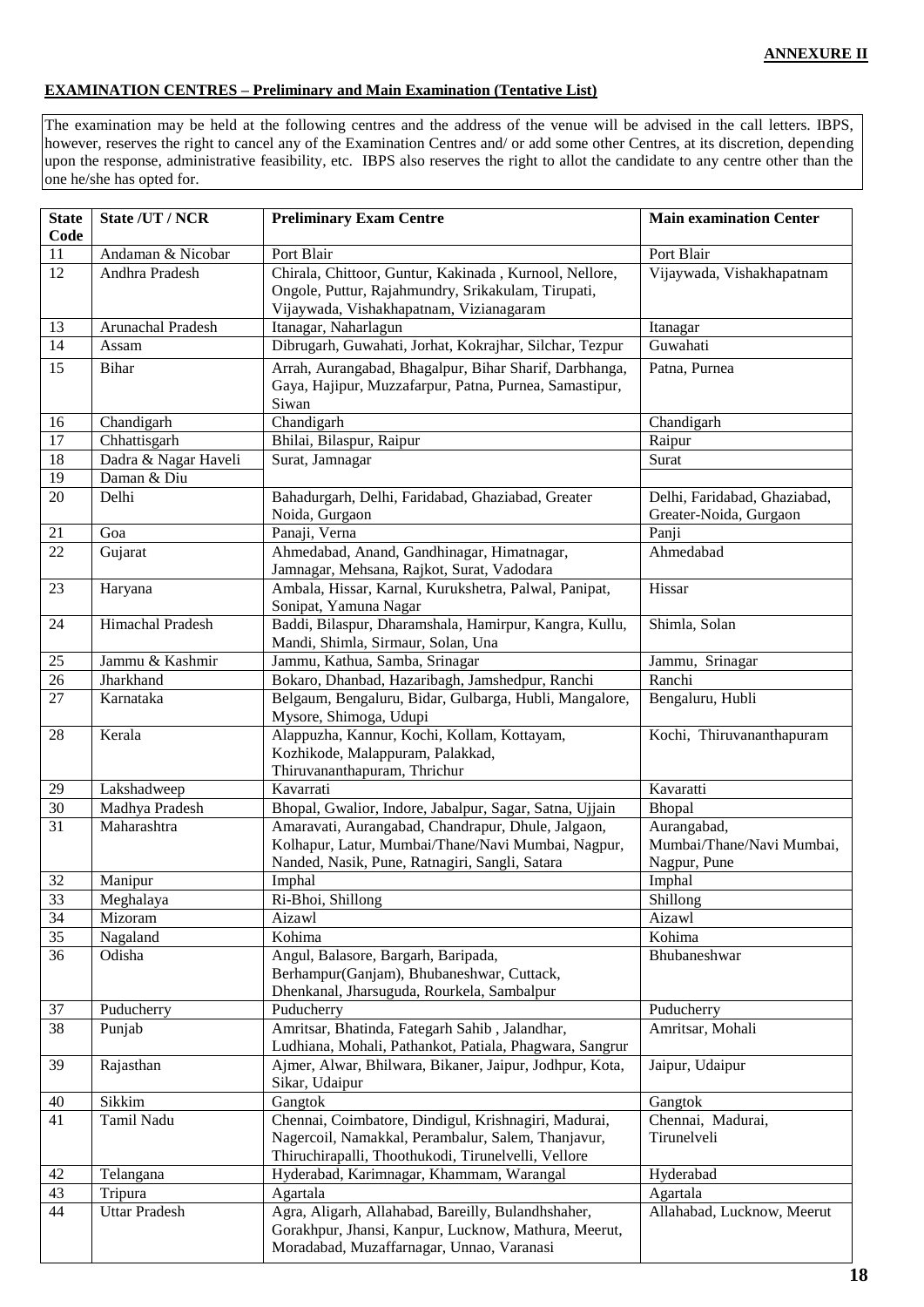| -45 | Uttarakhand | Dehradun, Haldwani, Haridwar, Roorkee                | Dehradun                  |
|-----|-------------|------------------------------------------------------|---------------------------|
| -46 | West Bengal | Asansol, Bardhaman, Berhampur, Durgapur, Greater     | Greater Kolkata, Siliguri |
|     |             | Kolkata, Hooghly, Howrah, Kalyani, Kolkata, Siliguri |                           |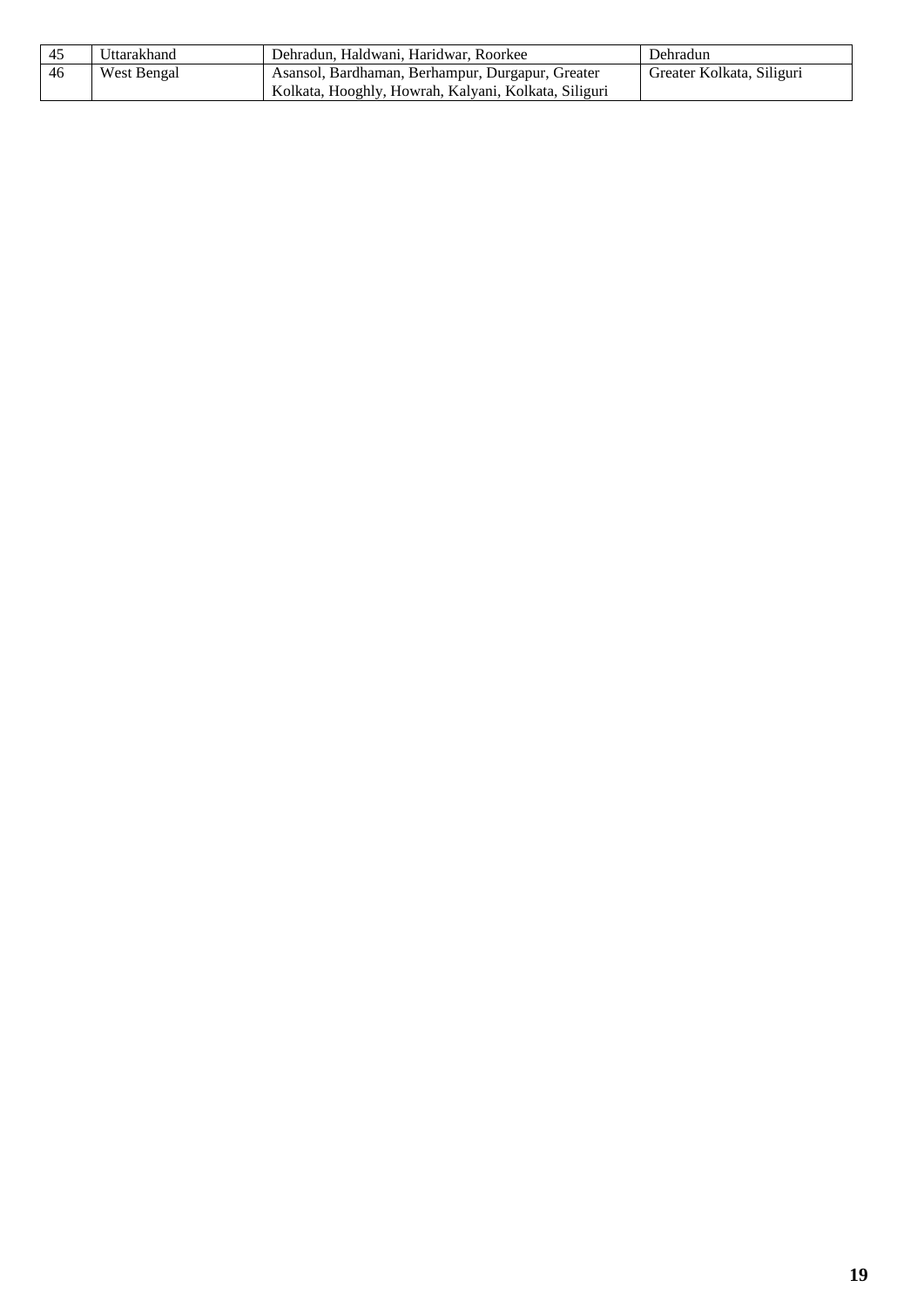#### **Guidelines for scanning and Upload of Photograph** (4.5cm × 3.5cm) **& Signature**

Before applying online a candidate will be required to have a scanned (digital) image of his/her photograph and signature as per the specifications given below.

#### **Photograph Image:**

- **-** Photograph must be a recent passport style colour picture.
- Make sure that the picture is in colour, taken against a light-coloured, preferably white, background.
- **-** Look straight at the camera with a relaxed face
- **-** If the picture is taken on a sunny day, have the sun behind you, or place yourself in the shade, so that you are not squinting and there are no harsh shadows
- **-** If you have to use flash, ensure there's no "red-eye"
- **-** If you wear glasses make sure that there are no reflections and your eyes can be clearly seen.
- **-** Caps, hats and dark glasses are not acceptable. Religious headwear is allowed but it must not cover your face.
- **-** Dimensions 200 x 230 pixels (preferred)
- **-** Size of file should be between 20kb–50 kb
- **-** Ensure that the size of the scanned image is not more than 50kb. If the size of the file is more than 50 kb, then adjust the settings of the scanner such as the DPI resolution, no. of colours etc., during the process of scanning.

#### **Signature Image:**

- **-** The applicant has to sign on white paper with Black Ink pen.
- The signature must be signed only by the applicant and not by any other person.
- **-** The signature will be used to put on the Call Letter and wherever necessary.
- **-** If the Applicant's signature on the answer script, at the time of the examination, does not match the signature on the Call Letter, the applicant will be disqualified.
- **-** Dimensions 140 x 60 pixels (preferred)
- **-** Size of file should be between 10kb 20kb
- **-** Ensure that the size of the scanned image is not more than 20kb
- **- Signature in CAPITAL LETTERS shall NOT be accepted.**

#### **Scanning the photograph & signature:**

- **-** Set the scanner resolution to a minimum of 200 dpi (dots per inch)
- **-** Set Color to True Color
- **-** File Size as specified above
- **-** Crop the image in the scanner to the edge of the photograph/signature, then use the upload editor to crop the image to the final size (as specified above).
- **-** The image file should be JPG or JPEG format. An example file name is : image01.jpg or image01.jpeg Image dimensions
- can be checked by listing the folder files or moving the mouse over the file image icon.

**-** Candidates using MS Windows/MSOffice can easily obtain photo and signature in .jpeg format not exceeding 50kb & 20kb respectively by using MS Paint or MSOffice Picture Manager. Scanned photograph and signature in any format can be saved in .jpg format by using 'Save As' option in the File menu and size can be reduced below 50 kb (photograph) & 20 kb(signature) by using crop and then resize option (Please see point (i)  $\&$  (ii) above for the pixel size) in the 'Image' menu. Similar options are available in other photo editor also.

**-** If the file size and format are not as prescribed, an error message will be displayed.

**-** While filling in the Online Application Form the candidate will be provided with a link to upload his/her photograph and signature.

#### **Procedure for Uploading the Photograph and Signature**

- **-** There will be two separate links for uploading Photograph and Signature
- **-** Click on the respective link "Upload Photograph / Signature"
- **-** Browse and Select the location where the Scanned Photograph / Signature file has been saved.
- **-** Select the file by clicking on it
- **-** Click the 'Open/Upload' button

## **Your Online Application will not be registered unless you upload your photograph and signature as specified.**

**Note:**

- (1) In case the face in the photograph or signature is unclear the candidate's application may be rejected. After uploading the photograph/ signature in the online application form candidates should check that the images are clear and have been uploaded correctly. In case the photograph or signature is not prominently visible, the candidate may edit his/ her application and re-upload his/ her photograph or signature, prior to submitting the form.
- (2) After registering online candidates are advised to take a printout of their system generated online application forms.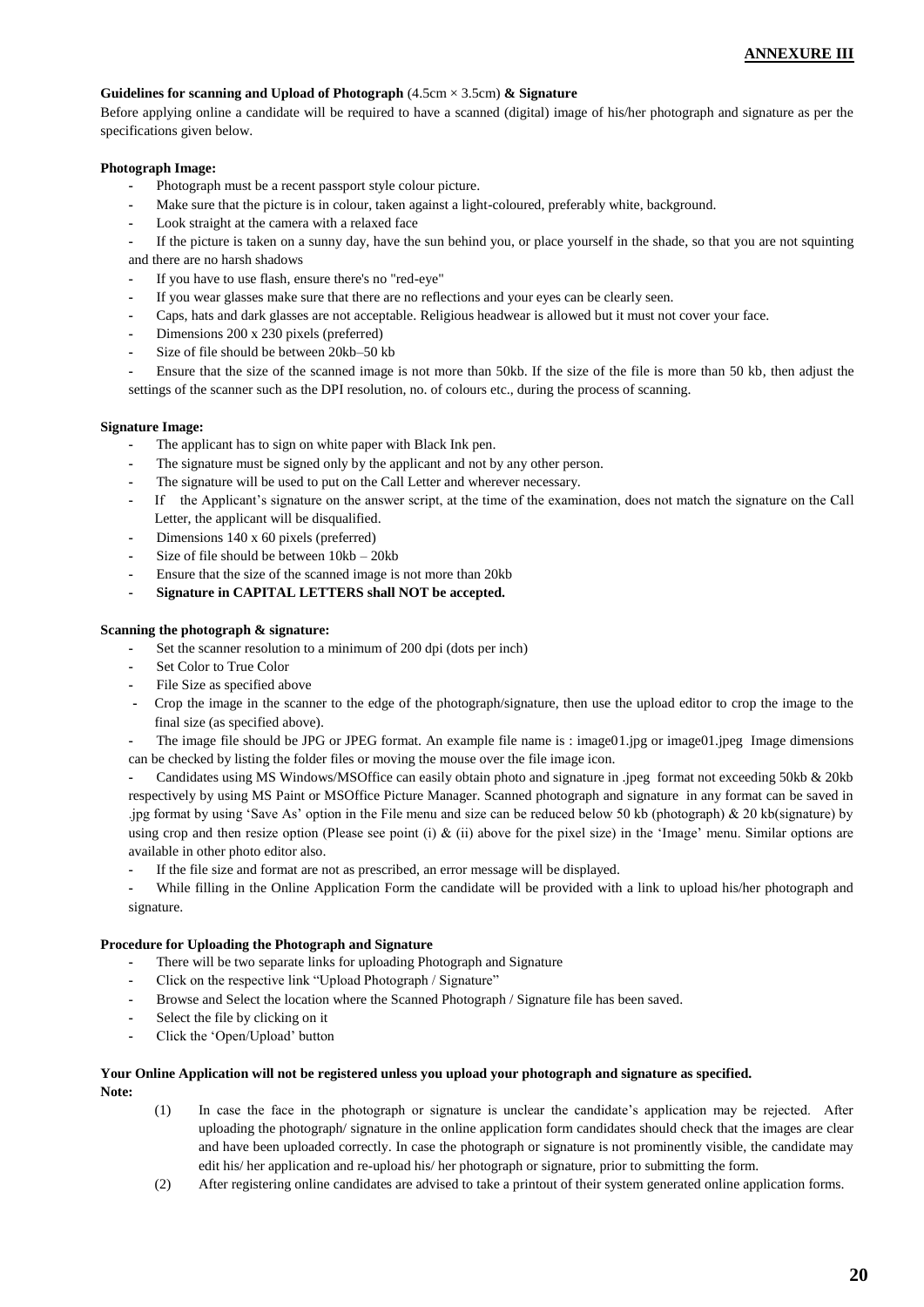# **FORM OF CERTIFICATE TO BE PRODUCED BY A CANDIDATE BELONGING TO SCHEDULED CASTE OR SCHEDULED TRIBE IN SUPPORT OF HIS / HER CLAIM.**

| daughter*                            |                                                                           | son $/$<br>of<br>village<br>$\prime$<br>town*                                                                                                                                                                                                                                                                                                                                                                                                                      |
|--------------------------------------|---------------------------------------------------------------------------|--------------------------------------------------------------------------------------------------------------------------------------------------------------------------------------------------------------------------------------------------------------------------------------------------------------------------------------------------------------------------------------------------------------------------------------------------------------------|
|                                      |                                                                           | of the State / Union                                                                                                                                                                                                                                                                                                                                                                                                                                               |
| Territory*                           |                                                                           | belongs to the Caste/Tribe* which is recognized as a                                                                                                                                                                                                                                                                                                                                                                                                               |
|                                      | <b>Scheduled Caste/ Scheduled Tribe* under:</b>                           |                                                                                                                                                                                                                                                                                                                                                                                                                                                                    |
|                                      | * The Constitution (Scheduled Castes) Order, 1950;                        |                                                                                                                                                                                                                                                                                                                                                                                                                                                                    |
|                                      | * The Constitution (Scheduled Tribes) Order, 1950;                        |                                                                                                                                                                                                                                                                                                                                                                                                                                                                    |
|                                      | * The Constitution (Scheduled Castes)(Union Territories)Orders, 1951;     |                                                                                                                                                                                                                                                                                                                                                                                                                                                                    |
|                                      | * The Constitution (Scheduled Tribes)(Union Territories)Order, 1951;      |                                                                                                                                                                                                                                                                                                                                                                                                                                                                    |
| (Reorganization) Act, 1987]:         |                                                                           | [as amended by the Scheduled Castes and Scheduled Tribes lists Modification) Order, 1956; the Bombay Reorganisation<br>Act, 1960; the Punjab Reorganisation Act 1966, the State of Himachal Pradesh Act, 1970, the North-Eastern Areas<br>(Reorganisation) Act, 1971, the Constitution (Scheduled Castes and Scheduled Tribes) Order (Amendment) Act, 1976,<br>The State of Mizoram Act, 1986, the State of Arunachal Pradesh Act, 1986 and the Goa, Daman and Diu |
|                                      | * The Constitution (Jammu and Kashmir) Scheduled Castes Order, 1956;      |                                                                                                                                                                                                                                                                                                                                                                                                                                                                    |
|                                      | * The Constitution (Andaman and Nicobar Islands) Scheduled                |                                                                                                                                                                                                                                                                                                                                                                                                                                                                    |
|                                      | Tribes Order, 1959 as amended by the Scheduled Castes and Scheduled       |                                                                                                                                                                                                                                                                                                                                                                                                                                                                    |
| Tribes Orders (Amendment) Act, 1976; |                                                                           |                                                                                                                                                                                                                                                                                                                                                                                                                                                                    |
|                                      | * The Constitution (Dadra and Nagar Haveli) Scheduled Castes Order, 1962; |                                                                                                                                                                                                                                                                                                                                                                                                                                                                    |
|                                      | * The Constitution (Dadra and Nagar Haveli) Scheduled Tribes Order, 1962; |                                                                                                                                                                                                                                                                                                                                                                                                                                                                    |
|                                      | * The Constitution (Pondicherry) Scheduled Castes Order 1964;             |                                                                                                                                                                                                                                                                                                                                                                                                                                                                    |
|                                      | * The Constitution (Uttar Pradesh) Scheduled Tribes Order, 1967;          |                                                                                                                                                                                                                                                                                                                                                                                                                                                                    |
|                                      | * The Constitution (Goa, Daman and Diu) Scheduled Castes Order, 1968;     |                                                                                                                                                                                                                                                                                                                                                                                                                                                                    |
|                                      | * The Constitution (Goa, Daman and Diu) Scheduled Tribes Order, 1968;     |                                                                                                                                                                                                                                                                                                                                                                                                                                                                    |
|                                      | * The Constitution (Nagaland) Scheduled Tribes Order, 1970;               |                                                                                                                                                                                                                                                                                                                                                                                                                                                                    |
|                                      | * The Constitution (Sikkim) Scheduled Castes Order, 1978;                 |                                                                                                                                                                                                                                                                                                                                                                                                                                                                    |
|                                      | * The Constitution (Sikkim) Scheduled Tribes Order, 1978;                 |                                                                                                                                                                                                                                                                                                                                                                                                                                                                    |
|                                      | * The Constitution (Jammu and Kashmir) Scheduled Tribes Order, 1989;      |                                                                                                                                                                                                                                                                                                                                                                                                                                                                    |
|                                      | * The Constitution (Scheduled Castes) Orders (Amendment) Act, 1990;       |                                                                                                                                                                                                                                                                                                                                                                                                                                                                    |
|                                      | * The Constitution (ST) Orders (Amendment) Ordinance, 1991;               |                                                                                                                                                                                                                                                                                                                                                                                                                                                                    |

- \* The Constitution (ST) Orders (Second Amendment) Act,1991 ;
- \* The Constitution (ST) Orders (Amendment) Ordinance, 1996;
- \* The Scheduled Caste and Scheduled Tribes Orders (Amendment)Act 2002;
- \* The Constitution (Scheduled Castes) Order (Amendment) Act, 2002**;**
- \* The Constitution (Scheduled Caste and Scheduled Tribes) Order (Amendment) Act, 2002**;**
- \* The Constitution (Scheduled Caste) Order (Second Amendment) Act, 2002**.**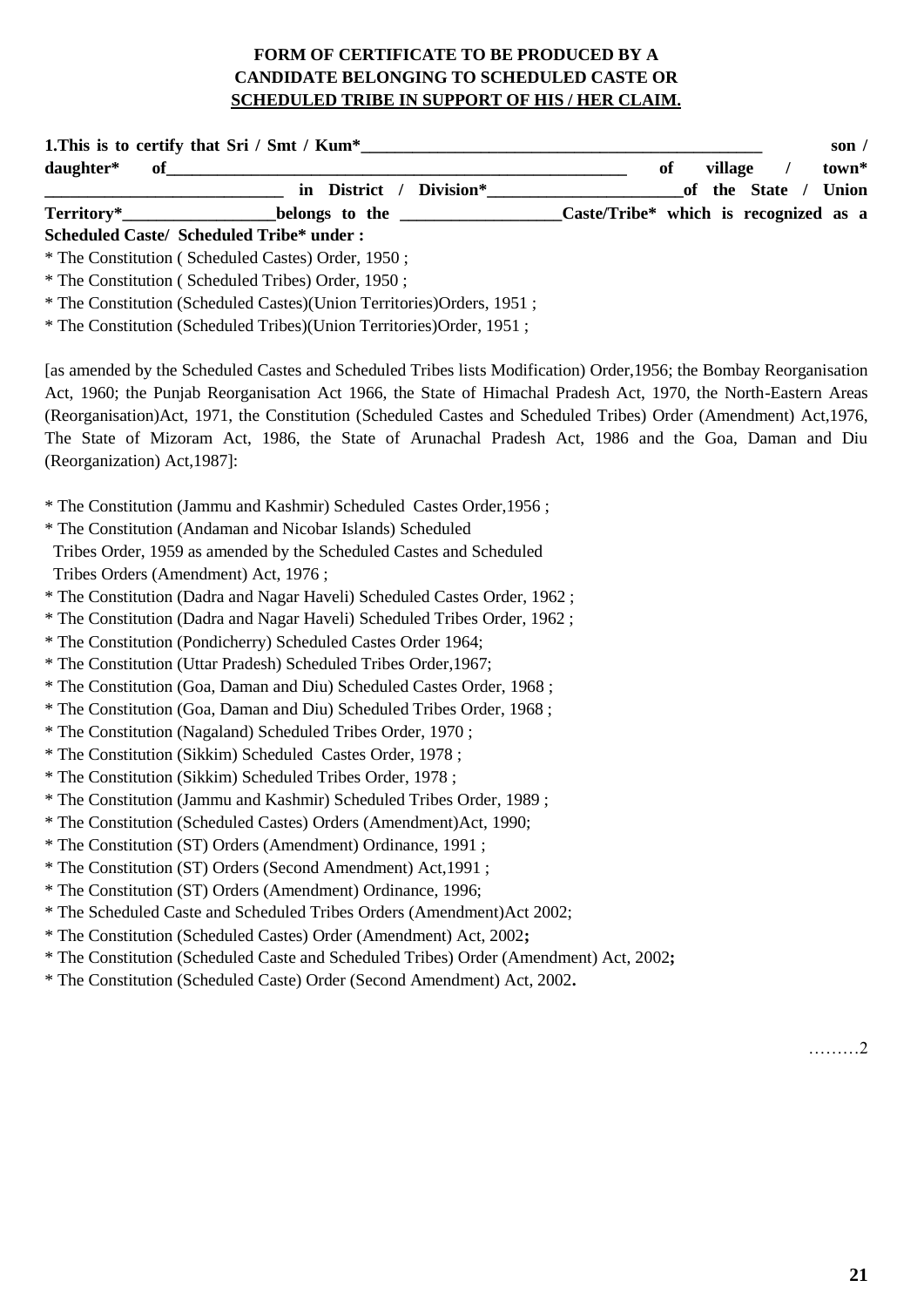**# 2. Applicable in the case of Scheduled Castes / Scheduled Tribes persons , who have migrated from one State / Union Territory Administration.**

| This certificate is issued on the basis of the Scheduled Castes / Scheduled Tribes* Certificate issued to Shri. / |    |                                                 |                                              |        |                          |                |                    |
|-------------------------------------------------------------------------------------------------------------------|----|-------------------------------------------------|----------------------------------------------|--------|--------------------------|----------------|--------------------|
| Smt. / Kumari*                                                                                                    |    | <u> 1980 - Johann John Stone, mars et al. (</u> |                                              | Father | /Mother* of Sri / Smt. / |                |                    |
|                                                                                                                   |    |                                                 | <b>of</b>                                    |        | village                  |                | town               |
|                                                                                                                   | in |                                                 |                                              |        | the                      |                | <b>State/Union</b> |
| $Territory*$ who belong to the                                                                                    |    |                                                 |                                              |        |                          | Caste / Tribe* |                    |
| which is recognized as a Scheduled Caste/Scheduled Tribe* in the State/Union Territory* issued by the             |    |                                                 |                                              |        |                          |                |                    |
|                                                                                                                   |    |                                                 | [Name of the authority] vide their order No. |        |                          |                |                    |
|                                                                                                                   |    |                                                 |                                              |        |                          |                |                    |

| 3.Shri/Smt/Kumari*          | and/or $*$ |  | his/her* family ordinarily  |
|-----------------------------|------------|--|-----------------------------|
| reside(s) in village/town*  |            |  | District / Division* of the |
| State / Union Territory* of |            |  |                             |

**Signature \_\_\_\_\_\_\_\_\_\_\_\_\_\_\_\_\_\_\_\_** 

 **Designation \_\_\_\_\_\_\_\_\_\_\_\_\_\_\_\_\_\_\_**

# **Place:** [With seal of Office] **Date** : State/Union Territory

Note : The term "Ordinarily resides" used here will have the same meaning as in Section 20 of the Representation of the Peoples Act, 1950.

-----------------------------------------------------------------------------------------------------------------------------------------

\* Please delete the words which are not applicable.

# Delete the paragraph which is not applicable.

List of authorities empowered to issue Caste / Tribe Certificates:

- 1. District Magistrate / Additional District Magistrate / Collector / Deputy Commissioner / Additional Deputy Commissioner / Deputy Collector/I Class Stipendiary Magistrate / Sub-Divisional Magistrate / Extra-Asst. Commissioner / Taluka Magistrate / Executive Magistrate.
- 2. Chief Presidency Magistrate/ Additional Chief Presidency Magistrate / presidency Magistrate.
- 3. Revenue Officer not below the rank of Tehsildar.
- 4. Sub-Divisional Officers of the area where the candidate and / or his family normally resides.
- 5. Administrator/Secretary to Administrator/Development Officer Lakshadweep).

**Note : The Certificate is subject to amendment/modification of Scheduled Castes and Scheduled Tribes lists from time to time**

-- -- --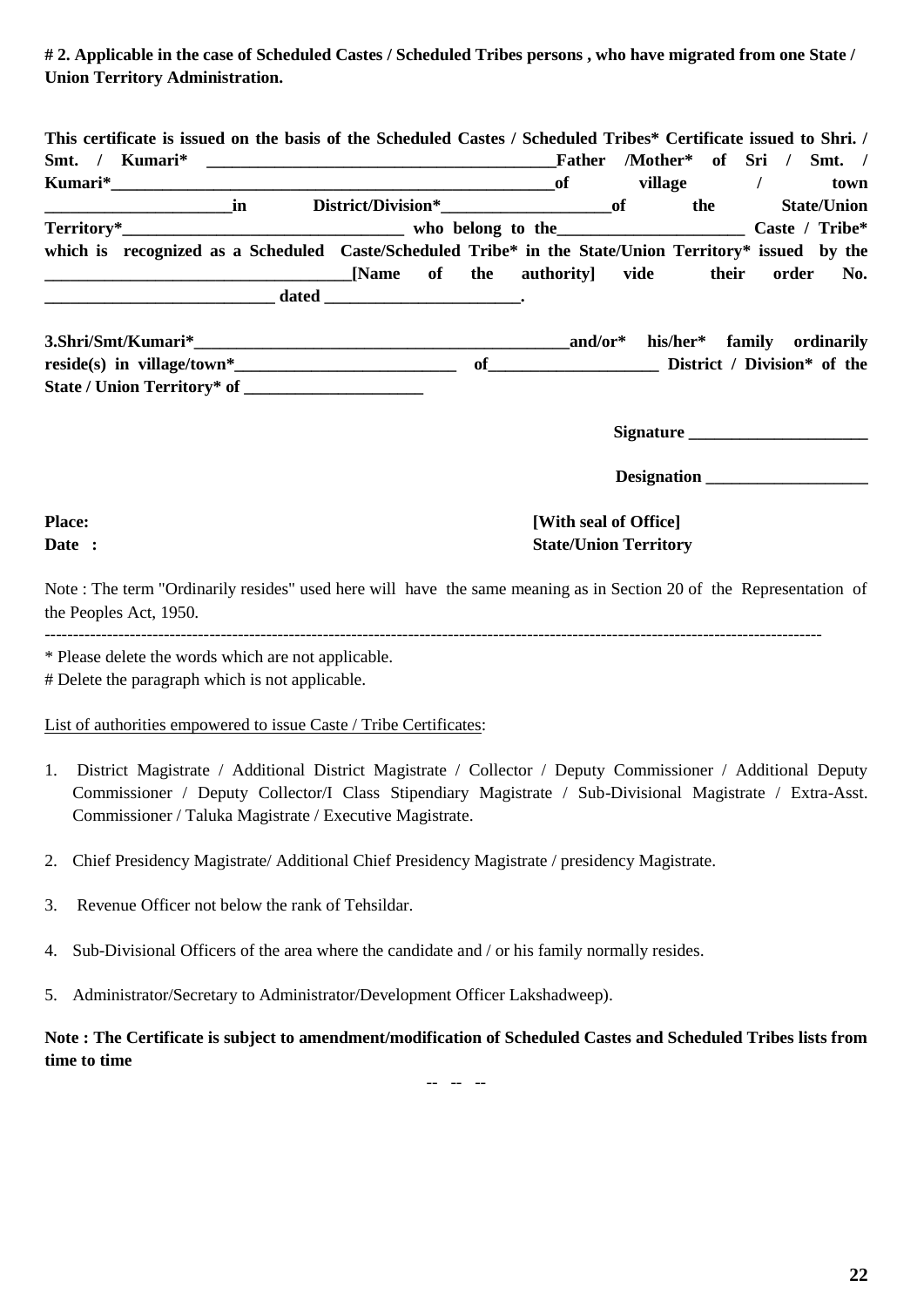# FORM OF CERTIFICATE TO BE PRODUCED BY OTHER BACKWARD CLASSES APPLYING FOR APPOINTMENT TO POSTS UNDER THE GOVERNMENT OF INDIA

|                | This is to certify that Sri / Smt. / Kumari | son/daughter of                                                                                                  |
|----------------|---------------------------------------------|------------------------------------------------------------------------------------------------------------------|
|                |                                             | District/Division                                                                                                |
|                |                                             |                                                                                                                  |
|                |                                             | community which is recognized as a backward class under the Government of                                        |
|                |                                             | India, Ministry of Social Justice and Empowerment's Resolution No. ______________ dated __________*.             |
|                |                                             |                                                                                                                  |
|                |                                             |                                                                                                                  |
|                |                                             | also to certify that he/she does not belong to the persons /sections (Creamy Layer) mentioned in column 3 of the |
|                |                                             | Schedule to the Government of India, Department of Personnel & Training OM No.36012/22/93- Estt.[SCT],           |
| dated 8-9-1993 |                                             |                                                                                                                  |

**Dated : District Magistrate**

**Deputy Commissioner etc.**

**Seal** 

**\* - the authority issuing the certificate may have to mention the details of Resolution of Government of India, in which the caste of the candidate is mentioned as OBC.**

**\*\*- As amended from time to time.**

**Note:- The term "Ordinarily" used here will have the same meaning as in Section 20of the Representation of the People Act, 1950.** 

**The Prescribed proforma shall be subject to amendment from time to time as per Government of India Guidelines.**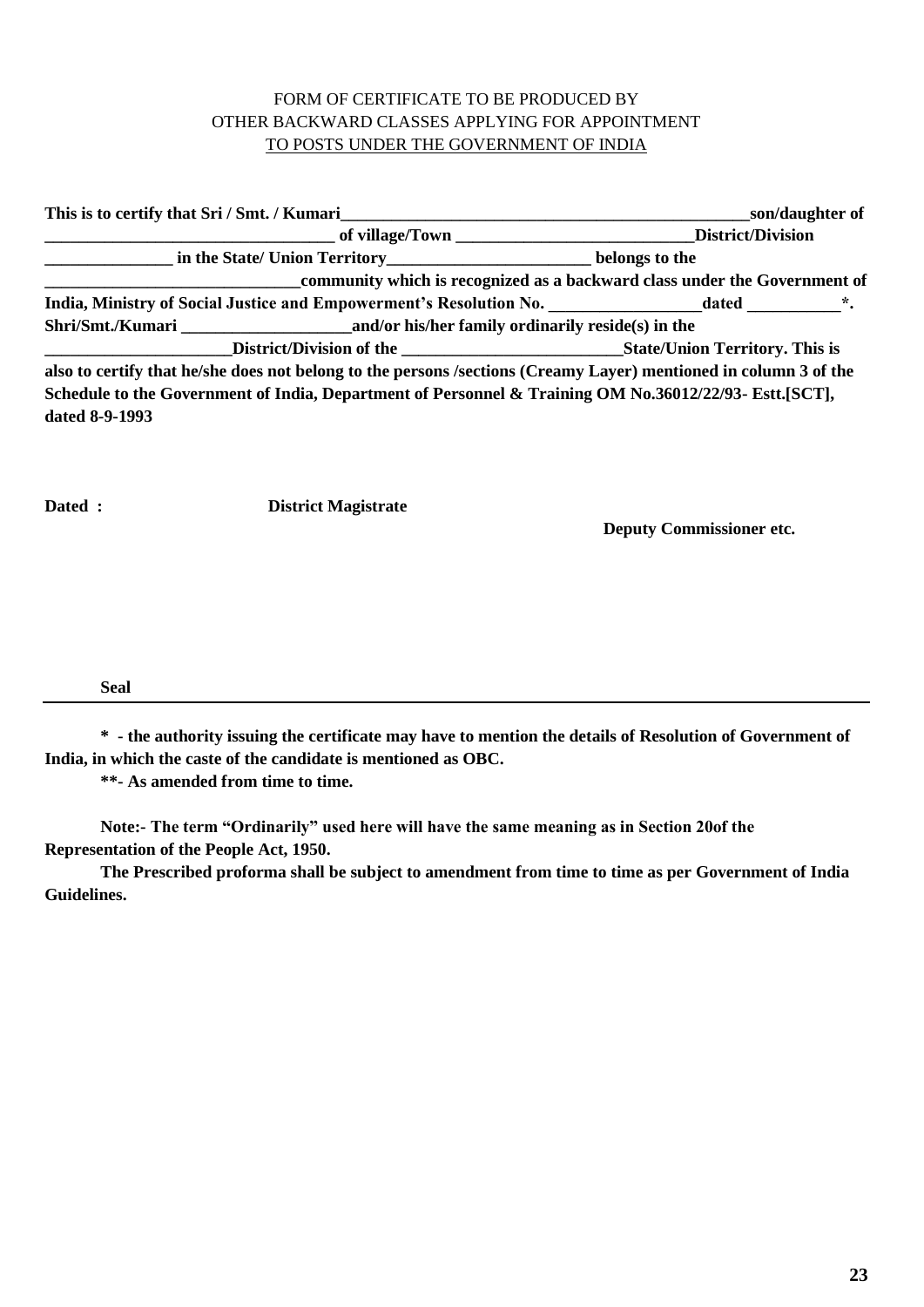## **FORM-I**

## **Disability Certificate**

| (In cases of amputation or complete permanent paralysis of limbs and in cases of blindness) |
|---------------------------------------------------------------------------------------------|
| (Prescribed proforma subject to amendment from time to time)                                |

| (NAME AND ADDRESS OF THE MEDICAL AUTHORITY ISSUING THE CERTIFICATE) |
|---------------------------------------------------------------------|
|---------------------------------------------------------------------|

|    |                                                                              |                               |                                          | <b>PP</b><br>Recent<br>size Attested<br>Photograph<br>(Showing face<br>only) of the<br>person with<br>disability                                                                                          |
|----|------------------------------------------------------------------------------|-------------------------------|------------------------------------------|-----------------------------------------------------------------------------------------------------------------------------------------------------------------------------------------------------------|
|    | <b>Certificate No.:</b>                                                      |                               | Date:                                    |                                                                                                                                                                                                           |
|    | This is to certify that I have carefully examined                            |                               |                                          |                                                                                                                                                                                                           |
|    | Shri/Smt./Kum.                                                               |                               |                                          |                                                                                                                                                                                                           |
|    |                                                                              |                               |                                          |                                                                                                                                                                                                           |
|    | $\prime$<br><b>MM</b>                                                        | $\sqrt{ }$                    | YY)                                      |                                                                                                                                                                                                           |
|    |                                                                              |                               |                                          | Age ___________ years, male/female Registration No. ______________________________ permanent resident of                                                                                                  |
|    | House                                                                        | No.                           |                                          | <b>Ward/Village/Street</b>                                                                                                                                                                                |
|    |                                                                              |                               | Post                                     | <b>Office</b>                                                                                                                                                                                             |
|    |                                                                              |                               |                                          |                                                                                                                                                                                                           |
|    | affixed above, and am satisfied that :                                       |                               |                                          |                                                                                                                                                                                                           |
|    | $(A)$ he/she is a case of :                                                  |                               |                                          |                                                                                                                                                                                                           |
|    | <b>Locomotor disability</b>                                                  |                               |                                          |                                                                                                                                                                                                           |
|    | <b>Blindness</b><br>$\bullet$                                                |                               |                                          |                                                                                                                                                                                                           |
|    | (Please tick as applicable)                                                  |                               |                                          |                                                                                                                                                                                                           |
|    | (B) The diagnosis in his/her case is $\frac{1}{\sqrt{2}}$                    |                               |                                          |                                                                                                                                                                                                           |
|    | specified)                                                                   |                               |                                          | (A) He/ She has ____________% (in figure) _________________________ percent (in words) permanent<br>physical impairment/blindness in relation to his/her ________ (part of body) as per guidelines (to be |
| 2. | The applicant has submitted the following documents as proof of residence :- |                               |                                          |                                                                                                                                                                                                           |
|    | <b>Nature of</b>                                                             | Date of                       | Details of authority issuing certificate |                                                                                                                                                                                                           |
|    | $\mathbf{r}$ $\mathbf{r}$                                                    | $\mathbf{r}$ and $\mathbf{r}$ |                                          |                                                                                                                                                                                                           |

| Nature of<br><b>Document</b> | Date of<br><i><b>Issue</b></i> | Details of authority issuing certificate |
|------------------------------|--------------------------------|------------------------------------------|
|                              |                                |                                          |
|                              |                                |                                          |

**Signature/Thumb impression of the person in whose favour disability certificate is issued.**

# **(Signature and Seal of Authorised Signatory of notified Medical Authority)**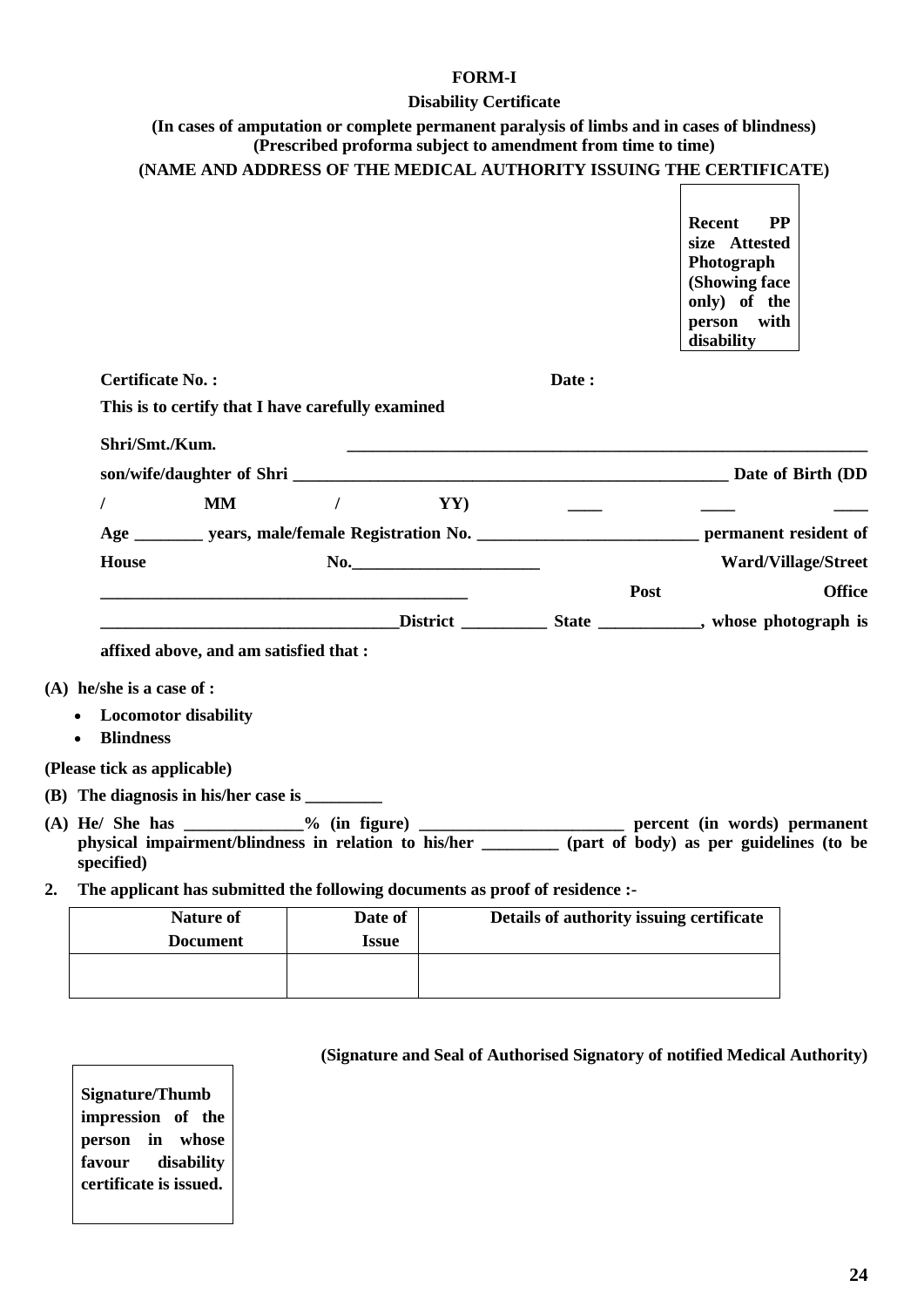# **FORM - II**

# **Disability Certificate**

## **(In case of multiple disabilities)**

# **(Prescribed proforma subject to amendment from time to time)**

# **(NAME AND ADDRESS OF THE MEDICAL AUTHORITY ISSUING THE CERTIFICATE)**

| Shri/Smt./Kum.<br>resident | MM<br>of | House                                              | YY) | No.   | permanent<br><b>Ward/Village/Street</b>                                                                          |
|----------------------------|----------|----------------------------------------------------|-----|-------|------------------------------------------------------------------------------------------------------------------|
|                            |          |                                                    |     |       |                                                                                                                  |
|                            |          |                                                    |     |       |                                                                                                                  |
|                            |          |                                                    |     |       | Date of Birth (DD                                                                                                |
| <b>Certificate No.:</b>    |          | This is to certify that we have carefully examined |     | Date: |                                                                                                                  |
|                            |          |                                                    |     |       | Recent PP size<br><b>Attested</b><br>Photograph<br>(Showing face<br>only) of the<br>with<br>person<br>disability |

**affixed above, and are satisfied that :**

**(A) He/she is a Case of Multiple Disability. His/her extent of permanent physical impairment/disability has been evaluated as per guidelines (to be specified) for the disabilities ticked below, and shown against the relevant disability in the table below :** 

| Sr.<br>No.              | <b>Disability</b>            | Affected Part of<br><b>Body</b> | <b>Diagnosis</b> | physical<br><b>Permanent</b><br>impairment/mental disability (in<br>$\frac{6}{2}$ |
|-------------------------|------------------------------|---------------------------------|------------------|-----------------------------------------------------------------------------------|
| $\mathbf{1}$            | Locomotor<br>disability      | $^{\copyright}$                 |                  |                                                                                   |
| $\boldsymbol{2}$        | Low vision                   | #                               |                  |                                                                                   |
| 3                       | <b>Blindness</b>             | <b>Both Eyes</b>                |                  |                                                                                   |
| $\overline{\mathbf{4}}$ | <b>Hearing</b><br>impairment | £                               |                  |                                                                                   |
| 5                       | <b>Mental retardation</b>    | $\mathbf{X}$                    |                  |                                                                                   |
| 6                       | <b>Mental-illness</b>        | X                               |                  |                                                                                   |

**(B) In the light of the above, his/her over all permanent physical impairment as per guidelines (to be specified), is as follows :-**

**In figures :- \_\_\_\_\_\_\_\_\_\_\_\_\_\_\_\_\_\_\_\_ percent**

**In words :- leading the set of the set of the set of the set of the set of the set of the set of the set of the set of the set of the set of the set of the set of the set of the set of the set of the set of the set of t** 

 $\blacksquare$ 

 $\overline{\phantom{0}}$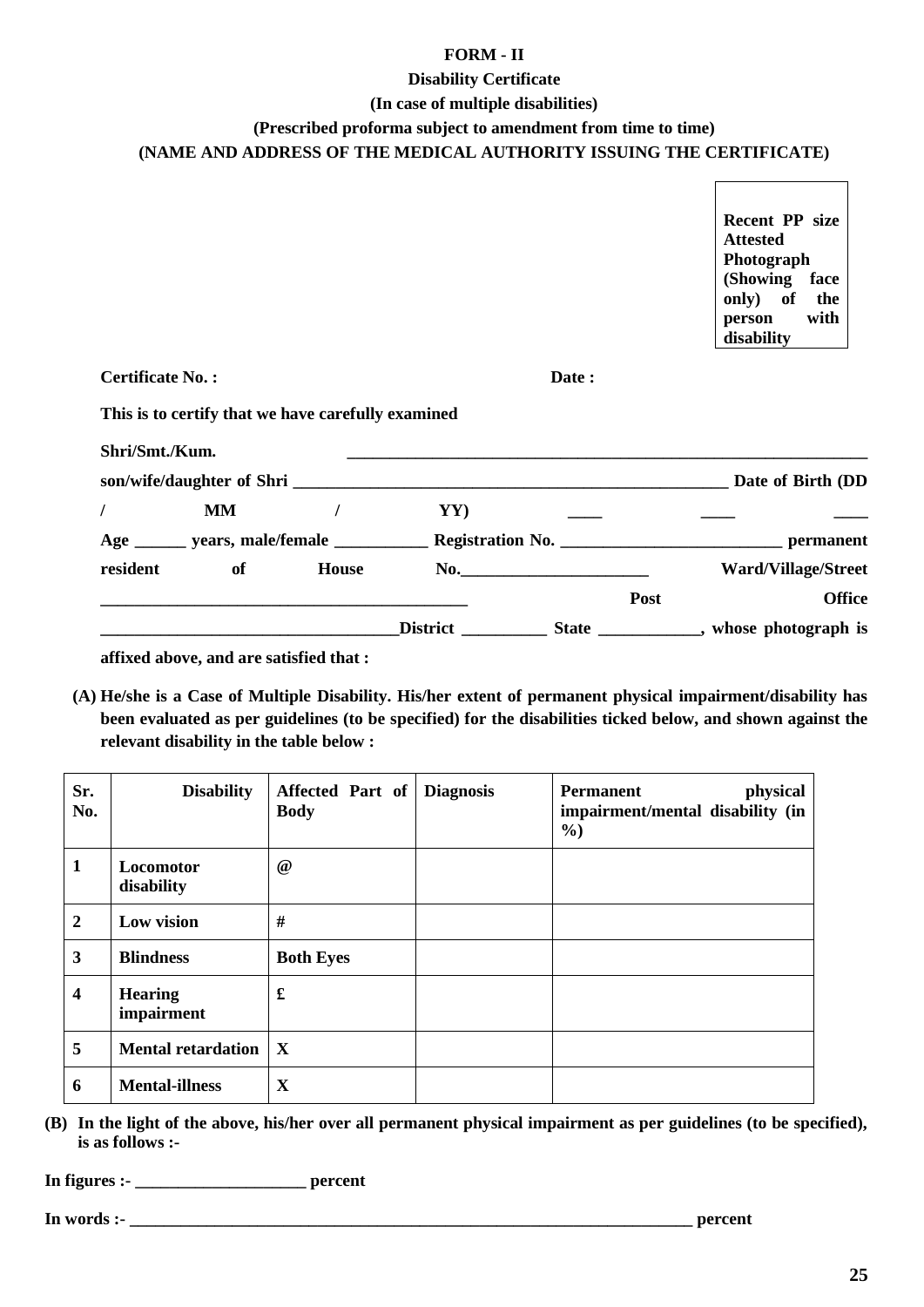- **2. This condition is progressive/non-progressive/likely to improve/not likely to improve.**
- **3. Reassessment of disability is :**
- **(i) not necessary,**
- **Or**
- **(ii) is recommended / after \_\_\_\_\_\_\_\_\_\_ years \_\_\_\_\_\_\_\_\_\_ months, and therefore this certificate shall be valid till**  (DD / MM / YY) \_\_\_\_ \_\_\_ \_\_\_
- **@ - e.g. Left/Right/both arms/legs**
- **# - e.g. Single eye / both eyes**
- **£ - e.g. Left / Right / both ears**
- **4. The applicant has submitted the following documents as proof of residence :-**

| Nature of<br><b>Document</b> | Date of<br>Issue | Details of authority issuing certificate |
|------------------------------|------------------|------------------------------------------|
|                              |                  |                                          |

**5. Signature and Seal of the Medical Authority**

| Name and seal of Member | <b>Name</b><br><b>Member</b> | and | seal | of   Name and seal of Chairperson |
|-------------------------|------------------------------|-----|------|-----------------------------------|

| <b>Signature/Thumb</b> |
|------------------------|
| impression of the      |
| person in whose        |
| favour disability      |
| certificate<br>is      |
| issued.                |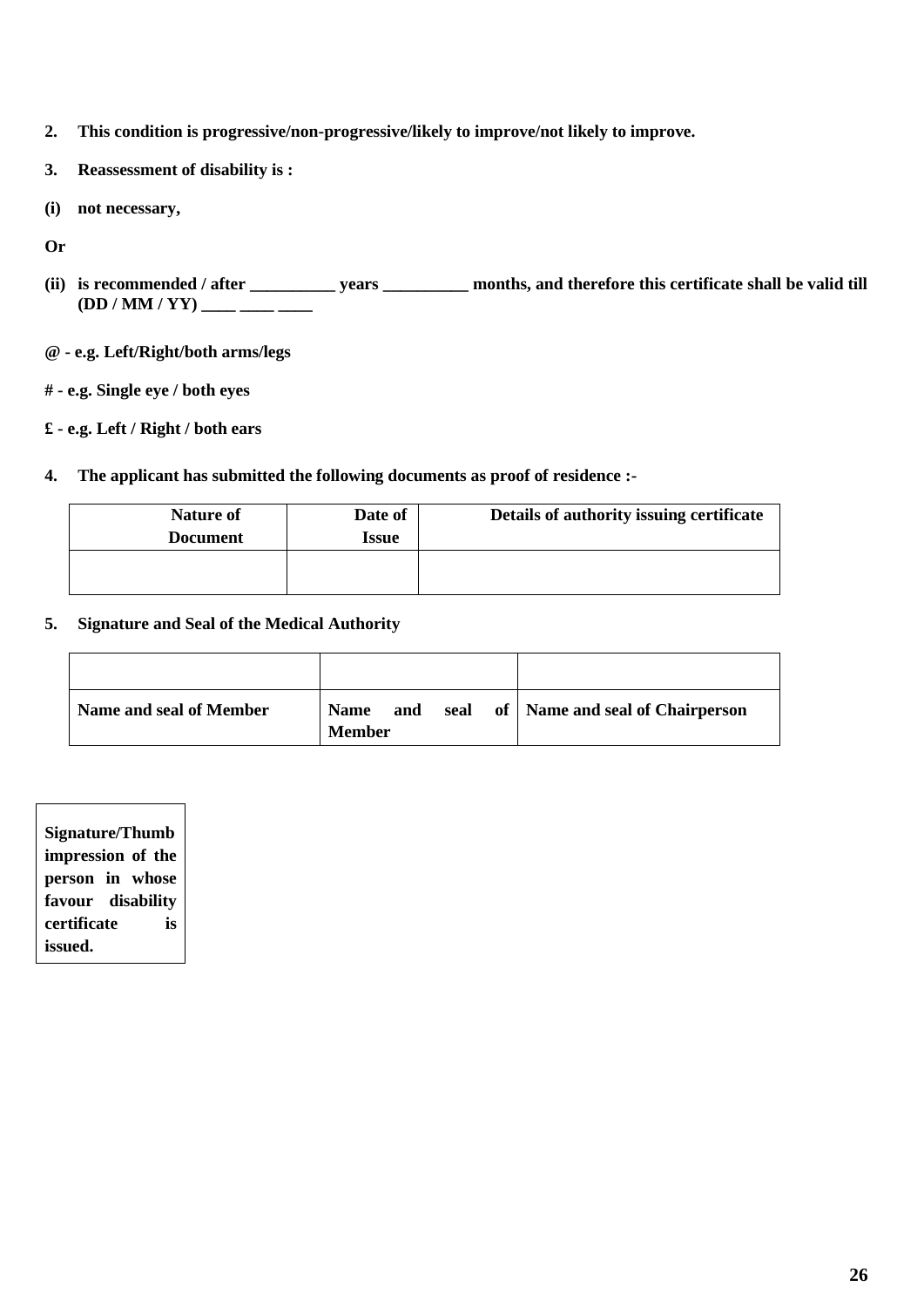## **FORM - III**

#### **Disability Certificate**

## **(In cases other than those mentioned in Form I and II)**

**(Prescribed proforma subject to amendment from time to time)**

**(NAME AND ADDRESS OF THE MEDICAL AUTHORITY ISSUING THE CERTIFICATE)** 

 $\overline{a}$ 

| <b>Certificate No.:</b> |    |                                                   |     | Date: |                            |
|-------------------------|----|---------------------------------------------------|-----|-------|----------------------------|
|                         |    |                                                   |     |       |                            |
|                         |    | This is to certify that I have carefully examined |     |       |                            |
|                         |    |                                                   |     |       |                            |
| Shri/Smt./Kum.          |    |                                                   |     |       |                            |
|                         |    |                                                   |     |       |                            |
|                         | MM | $\prime$                                          | YY) |       |                            |
|                         |    |                                                   |     |       |                            |
| resident                |    | of House                                          |     | No.   | <b>Ward/Village/Street</b> |
|                         |    |                                                   |     |       | <b>Office</b><br>Post      |
|                         |    |                                                   |     |       |                            |

**and is shown against the relevant disability in the table below :**

| Sr.<br>No.              | <b>Disability</b>         | Affected Part<br>of Body | <b>Diagnosis</b> | physical<br><b>Permanent</b><br>impairment/mental disability (in<br>$\%$ |
|-------------------------|---------------------------|--------------------------|------------------|--------------------------------------------------------------------------|
| 1                       | Locomotor<br>disability   | @                        |                  |                                                                          |
| $\overline{2}$          | Low vision                | #                        |                  |                                                                          |
| 3                       | <b>Blindness</b>          | <b>Both Eyes</b>         |                  |                                                                          |
| $\overline{\mathbf{4}}$ | Hearing impairment        | £                        |                  |                                                                          |
| 5                       | <b>Mental retardation</b> | X                        |                  |                                                                          |
| 6                       | <b>Mental-illness</b>     | $\mathbf X$              |                  |                                                                          |

**(Please strike out the disabilities which are not applicable.)**

**2. The above condition is progressive/non-progressive/likely to improve/not likely to improve.**

**3. Reassessment of disability is :**

**(i) not necessary,**